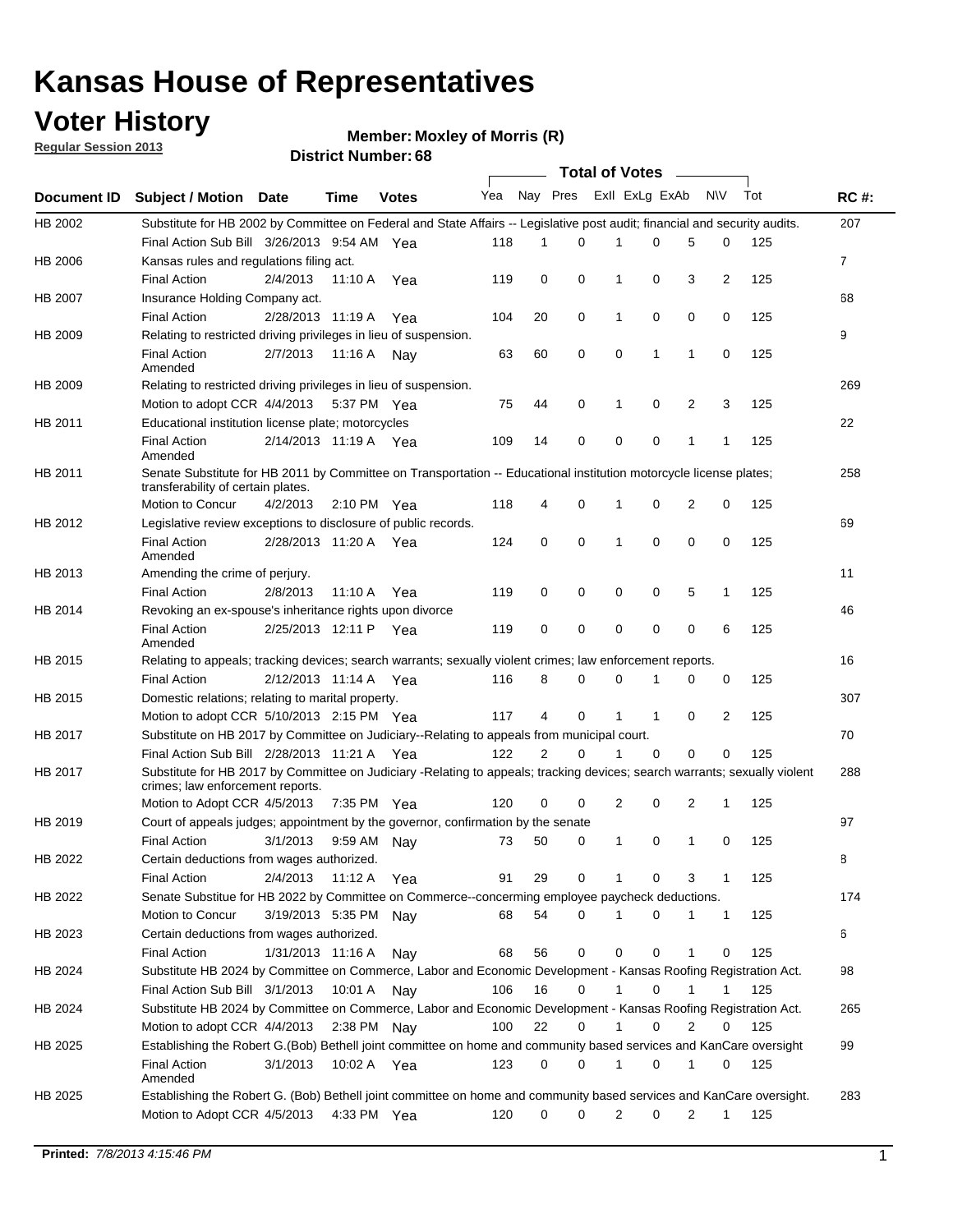### **Voter History**

**Member: Moxley of Morris (R)** 

**Regular Session 2013**

|                |                                                                                                                                                                                                                                                       |                       |         |              |     |                         |   | <b>Total of Votes</b> |   |                |              |     |             |
|----------------|-------------------------------------------------------------------------------------------------------------------------------------------------------------------------------------------------------------------------------------------------------|-----------------------|---------|--------------|-----|-------------------------|---|-----------------------|---|----------------|--------------|-----|-------------|
| Document ID    | <b>Subject / Motion</b>                                                                                                                                                                                                                               | Date                  | Time    | <b>Votes</b> | Yea | Nay Pres Exll ExLg ExAb |   |                       |   |                | <b>NV</b>    | Tot | <b>RC#:</b> |
| <b>HB 2028</b> | Providing for venue in Shawnee County District Court in certain forfeiture proceedings                                                                                                                                                                |                       |         |              |     |                         |   |                       |   |                |              |     | 12          |
|                | <b>Final Action</b><br>Amended                                                                                                                                                                                                                        | 2/8/2013              | 11:12A  | Yea          | 119 | 1                       | 0 | 0                     | 0 | 5              | 0            | 125 |             |
| HB 2028        | Providing for venue in Shawnee County District Court in certain forfeiture proceedings<br>Motion to Concur                                                                                                                                            | 3/25/2013 9:36 AM Yea |         |              | 120 | 0                       | 0 | 2                     | 0 | 2              | 1            | 125 | 199         |
| HB 2030        | Creating wounded warrior deer hunting permits for injured combat veterans.                                                                                                                                                                            |                       |         |              |     |                         |   |                       |   |                |              |     | 25          |
|                | <b>Final Action</b>                                                                                                                                                                                                                                   | 2/15/2013 11:16 A     |         | Yea          | 115 | 0                       | 0 | 2                     | 2 | 3              | 3            | 125 |             |
| HB 2033        | Amended<br>Concerning the regulation of knives                                                                                                                                                                                                        |                       |         |              |     |                         |   |                       |   |                |              |     | 143         |
|                | <b>Final Action</b>                                                                                                                                                                                                                                   | 3/7/2013              | 12:12 P | Nav          | 93  | 28                      | 0 | 1                     | 0 | 3              | 0            | 125 |             |
| HB 2033        | Concerning the regulation of knives.                                                                                                                                                                                                                  |                       |         |              |     |                         |   |                       |   |                |              |     | 270         |
|                | Motion to adopt CCR 4/4/2013 5:43 PM Nay                                                                                                                                                                                                              |                       |         |              | 95  | 26                      | 0 |                       | 0 | 3              | 0            | 125 |             |
| HB 2034        | Human trafficking; crimes of commercial sexual exploitation of a child, selling sexual relations, promoting the sale of sexual<br>relations and buying sexual relations; children in need of care; staff secure faciliies.                            |                       |         |              |     |                         |   |                       |   |                |              |     | 17          |
|                | <b>Final Action</b><br>Amended                                                                                                                                                                                                                        | 2/12/2013 11:16 A Yea |         |              | 124 | $\Omega$                | 0 | 0                     | 1 | 0              | 0            | 125 |             |
| HB 2034        | S Sub for HB 2034 by Committee on Judiciary - Human trafficking; crimes of commercial sexual exploitation of a child, selling<br>sexual relations, promoting the sale of sexual relations and buying sexual relations; children in need of care;staff |                       |         |              |     |                         |   |                       |   |                |              |     | 282         |
|                | Motion to Adopt CCR 4/5/2013 4:18 PM Yea                                                                                                                                                                                                              |                       |         |              | 120 | $\Omega$                | 0 | $\overline{2}$        | 0 | $\overline{2}$ | $\mathbf{1}$ | 125 |             |
| HB 2035        | Cities; experience requirements for plumbers, electricians and certain mechanical contractors.                                                                                                                                                        |                       |         |              |     |                         |   |                       |   |                |              |     | 29          |
|                | <b>Final Action</b>                                                                                                                                                                                                                                   | 2/18/2013 11:16 A     |         | Yea          | 117 | 2                       | 0 | 2                     | 0 | 4              | 0            | 125 |             |
| HB 2037        | Public property; religious displays; other displays.                                                                                                                                                                                                  |                       |         |              |     |                         |   |                       |   |                |              |     | 176         |
|                | <b>Final Action</b>                                                                                                                                                                                                                                   | 3/20/2013 10:27 A Yea |         |              | 120 | 3                       | 0 | 1                     | 0 | 1              | 0            | 125 |             |
| HB 2041        | Criminal history record information; definition; municipal court reporting; district court reporting.                                                                                                                                                 |                       |         |              |     |                         |   |                       |   |                |              |     | 19          |
|                | <b>Final Action</b>                                                                                                                                                                                                                                   | 2/13/2013 11:23 A     |         | Yea          | 119 | 3                       | 0 | 0                     | 0 | 3              | 0            | 125 |             |
| HB 2042        | Appraisal of property for taxation purposes; appeals; changes.                                                                                                                                                                                        |                       |         |              |     |                         |   |                       |   |                |              |     | 158         |
|                | <b>Final Action</b><br>Amended                                                                                                                                                                                                                        | 3/18/2013 11:19 A Yea |         |              | 109 | 12                      | 0 | 2                     | 0 | 2              | 0            | 125 |             |
| HB 2043        | Aggravated battery; driving under the influence.                                                                                                                                                                                                      |                       |         |              |     |                         |   |                       |   |                |              |     | 100         |
|                | <b>Final Action</b><br>Amended                                                                                                                                                                                                                        | 3/1/2013              |         | 10:03 A Yea  | 123 | 0                       | 0 | 1                     | 0 | 1              | 0            | 125 |             |
| HB 2043        | Senate Substitute for HB 2043 by Committee on Judiciary - Attorney general; duties and responsibilities; notice of intent to<br>seek the death penalty.                                                                                               |                       |         |              |     |                         |   |                       |   |                |              |     | 271         |
|                | Motion to adopt CCR 4/4/2013                                                                                                                                                                                                                          |                       |         | 5:48 PM Yea  | 121 | 0                       | 0 | 1                     | 0 | 3              | 0            | 125 |             |
| <b>HB 2044</b> | Increasing the penalty for a person who distributes a controlled substance that causes great bodily harm or death.                                                                                                                                    |                       |         |              |     |                         |   |                       |   |                |              |     | 101         |
|                | <b>Final Action</b><br>Amended                                                                                                                                                                                                                        | 3/1/2013              | 10:05 A | Yea          | 112 | 11                      | 0 | 1                     | 0 | 1              | 0            | 125 |             |
| HB 2047        | Requiring certain municipalities to vote to increase property tax revenues over previous year when such increase exceeds<br>inflation; publication.                                                                                                   |                       |         |              |     |                         |   |                       |   |                |              |     | 186         |
|                | <b>Final Action</b><br>Amended                                                                                                                                                                                                                        | 3/21/2013 11:29 A     |         | Nav          | 68  | 53                      | 0 | 1                     | 0 | 3              | 0            | 125 |             |
| HB 2049        | Kansas department of agriculture; increasing certain fees and eliminating sunsets on various program fees.                                                                                                                                            |                       |         |              |     |                         |   |                       |   |                |              |     | 59          |
|                | <b>Final Action</b><br>Amended                                                                                                                                                                                                                        | 2/27/2013 12:23 P     |         | Yea          | 77  | 46                      | 0 | 1                     | 0 |                | 0            | 125 |             |
| HB 2049        | Kansas department of agriculture; increasing certain fees; concerning sunsets on various program fees.                                                                                                                                                |                       |         |              |     |                         |   |                       |   |                |              |     | 324         |
|                | Motion to adopt CCR 6/2/2013                                                                                                                                                                                                                          |                       | 12:28 A | Nav          | 45  | 64                      | 0 | 1                     | 0 | 6              | 9            | 125 |             |
| HB 2050        | Agriculture; agricultural chemical registration; pesticide business liablity insurance; repeal of the Kansas agricultural liming<br>materials act.                                                                                                    |                       |         |              |     |                         |   |                       |   |                |              |     | 60          |
|                | <b>Final Action</b><br>Amended                                                                                                                                                                                                                        | 2/27/2013 12:25 P     |         | Yea          | 103 | 20                      | 0 |                       | 0 | 1              | 0            | 125 |             |
| HB 2051        | Substitute for HB 2051 by Committee on Agriculture and Natural Resources--Amending provisions relating to dams,<br>obstructions, sstreams and water flex accounts and transfer permits.                                                               |                       |         |              |     |                         |   |                       |   |                |              |     | 50          |
|                | Final Action Sub Bill 2/26/2013 2:12 PM Yea                                                                                                                                                                                                           |                       |         |              | 117 | 2                       | 0 | 0                     | 0 | 0              | 6            | 125 |             |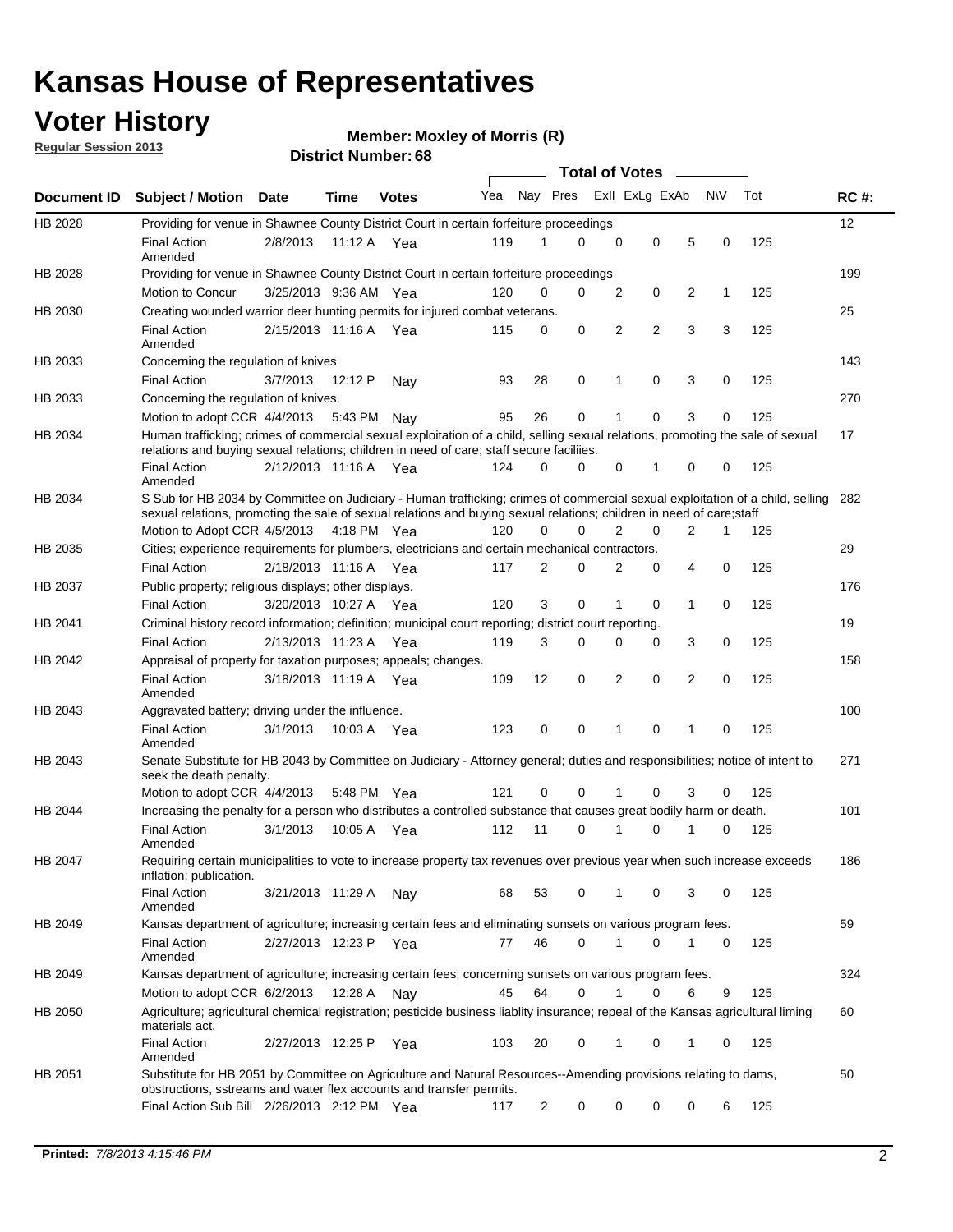### **Voter History**

**Member: Moxley of Morris (R)** 

**Regular Session 2013**

|             |                                                                                                                                                                                                                                          |                       |         |              |     |              |                         | <b>Total of Votes</b> |                |                | $\frac{1}{2}$  |             |     |             |
|-------------|------------------------------------------------------------------------------------------------------------------------------------------------------------------------------------------------------------------------------------------|-----------------------|---------|--------------|-----|--------------|-------------------------|-----------------------|----------------|----------------|----------------|-------------|-----|-------------|
| Document ID | <b>Subject / Motion Date</b>                                                                                                                                                                                                             |                       | Time    | <b>Votes</b> | Yea |              | Nay Pres Exll ExLg ExAb |                       |                |                |                | <b>NV</b>   | Tot | <b>RC#:</b> |
| HB 2052     | Discharging a firearm inside or into a city; unlawful acts; exceptions.                                                                                                                                                                  |                       |         |              |     |              |                         |                       |                |                |                |             |     | 155         |
|             | <b>Final Action</b><br>Amended                                                                                                                                                                                                           | 3/14/2013 11:20 A Yea |         |              | 121 | 2            | 0                       |                       | 0              | 0              | 2              | 0           | 125 |             |
| HB 2052     | Senate Substitute for HB 2052 by Committee on Federal and State Affairs - Concerning firearms; personal and family<br>protection act; concealed handguns in public building; other changes; unlawful discharge of a firearm inside city. |                       |         |              |     |              |                         |                       |                |                |                |             |     | 300         |
|             | Motion to Adopt CCR 4/5/2013 10:24 P Yea                                                                                                                                                                                                 |                       |         |              | 104 | 16           |                         | $\Omega$              | 2              | 0              | $\overline{2}$ | $\mathbf 1$ | 125 |             |
| HB 2055     | Personal and Familly Protection Act; public buildings; adequate security.                                                                                                                                                                |                       |         |              |     |              |                         |                       |                |                |                |             |     | 156         |
|             | <b>Final Action</b><br>Amended                                                                                                                                                                                                           | 3/14/2013 11:26 A     |         | Nay          | 84  | 38           |                         | 0                     | $\mathbf 0$    | 0              | 2              | 1           | 125 |             |
| HB 2057     | Concerning property taxation; relating to county appraisers; appointing interim appraiser.                                                                                                                                               |                       |         |              |     |              |                         |                       |                |                |                |             |     | 208         |
|             | <b>Final Action</b>                                                                                                                                                                                                                      | 3/26/2013 9:55 AM Yea |         |              | 119 | 0            | 0                       |                       | $\mathbf{1}$   | 0              | 5              | 0           | 125 |             |
| HB 2058     | Taxation of helium and certain other gases under mineral severance tax, and prohibition of certain refunds related thereto.                                                                                                              |                       |         |              |     |              |                         |                       |                |                |                |             |     | 159         |
|             | <b>Final Action</b>                                                                                                                                                                                                                      | 3/18/2013 11:21 A Yea |         |              | 119 | 2            | 0                       |                       | 2              | 0              | $\overline{2}$ | $\Omega$    | 125 |             |
| HB 2059     | Income tax deductions and modifications and severance tax exemptions; basis of partner's interest and shareholder's stock;<br>statutory clarification.                                                                                   |                       |         |              |     |              |                         |                       |                |                |                |             |     | 14          |
|             | <b>Final Action</b><br>Amended                                                                                                                                                                                                           | 2/11/2013 11:42 A     |         | Yea          | 122 | 2            | 0                       |                       | 0              | 0              | 1              | 0           | 125 |             |
| HB 2059     | Income tax deductions and modifications and severance tax exemptions; basis of partner's interest and shareholder's stock;<br>statutory clarification.                                                                                   |                       |         |              |     |              |                         |                       |                |                |                |             |     | 293         |
|             | Motion to Concur                                                                                                                                                                                                                         | 4/5/2013              | 8:14 PM | Nav          | 0   | 120          | 0                       |                       | 2              | 0              | $\overline{2}$ | 1           | 125 |             |
| HB 2059     | Income tax rates, deductions and credits; rural opportunity zones; sales tax rates and distribution of revenue; severance tax;<br>and property tax exemptions for IRB property and property damaged by natural disaster.                 |                       |         |              |     |              |                         |                       |                |                |                |             |     | 322         |
|             | Motion to adopt CCR 6/2/2013                                                                                                                                                                                                             |                       | 12:11 A | Nav          | 69  | 45           | 0                       |                       | 1              | 0              | 6              | 4           | 125 |             |
| HB 2060     | Prohibiting certain confined persons from receiving food sales tax refunds and homestead property tax refunds.                                                                                                                           |                       |         |              |     |              |                         |                       |                |                |                |             |     | 10          |
|             | <b>Final Action</b><br>Amended                                                                                                                                                                                                           | 2/7/2013              | 11:18 A | Yea          | 123 | 0            | 0                       |                       | $\Omega$       | 1              | 1              | 0           | 125 |             |
| HB 2065     | Creating the crime of home improvement fraud.                                                                                                                                                                                            |                       |         |              |     |              |                         |                       |                |                |                |             |     | 20          |
|             | <b>Final Action</b><br>Amended                                                                                                                                                                                                           | 2/13/2013 11:26 A Yea |         |              | 106 | 16           | $\mathbf 0$             |                       | 0              | 0              | 3              | 0           | 125 |             |
| HB 2066     | Physical therapists; evaluation and treatment of patients.                                                                                                                                                                               |                       |         |              |     |              |                         |                       |                |                |                |             |     | 26          |
|             | <b>Final Action</b><br>Amended                                                                                                                                                                                                           | 2/15/2013 11:18 A Yea |         |              | 98  | 16           | 0                       |                       | 2              | $\overline{2}$ | 3              | 4           | 125 |             |
| HB 2067     | Board of nursing; assistant attorneys general.                                                                                                                                                                                           |                       |         |              |     |              |                         |                       |                |                |                |             |     | 15          |
|             | <b>Final Action</b>                                                                                                                                                                                                                      | 2/11/2013 11:44 A     |         | Yea          | 123 | 1            | $\mathbf 0$             |                       | $\mathbf 0$    | 0              | 1              | 0           | 125 |             |
| HB 2069     | Public policy; certain city ordinances and county resolutions declared void.                                                                                                                                                             |                       |         |              |     |              |                         |                       |                |                |                |             |     | 102         |
|             | <b>Final Action</b><br>Amended                                                                                                                                                                                                           | 3/1/2013              | 10:06 A | Yea          | 92  | 31           | $\mathbf 0$             |                       | 1              | 0              | 1              | $\mathbf 0$ | 125 |             |
| HB 2069     | Public policy; certain city ordinances and county resolutions declared void.                                                                                                                                                             |                       |         |              |     |              |                         |                       |                |                |                |             |     | 292         |
|             | Motion to Concur                                                                                                                                                                                                                         | 4/5/2013              |         | 8:04 PM Yea  | 88  | 32           | 0                       |                       | $\overline{2}$ | 0              | $\overline{2}$ | 1           | 125 |             |
| HB 2070     | Appearance bond conditions; surety and bounty hunter regulation.                                                                                                                                                                         |                       |         |              |     |              |                         |                       |                |                |                |             |     | 103         |
|             | <b>Final Action</b><br>Amended                                                                                                                                                                                                           | 3/1/2013              |         | 10:08 A Yea  | 122 | $\mathbf{1}$ | $\mathbf 0$             |                       | $\mathbf{1}$   | 0              | 1              | 0           | 125 |             |
| HB 2074     | Cities and counties; solid waste disposal areas; restrictions.                                                                                                                                                                           |                       |         |              |     |              |                         |                       |                |                |                |             |     | 139         |
|             | <b>Emergency Final</b><br><b>Action Amend</b>                                                                                                                                                                                            | 3/1/2013              |         | 1:11 PM Nay  | 102 | 19           | 0                       |                       | $\mathbf{1}$   | 0              | 1              | 2           | 125 |             |
| HB 2075     | Cities; qualifications and rehabilitation of abandoned property.                                                                                                                                                                         |                       |         |              |     |              |                         |                       |                |                |                |             |     | 61          |
|             | <b>Final Action</b><br>Amended                                                                                                                                                                                                           | 2/27/2013 12:27 P     |         | Yea          | 72  | 51           | 0                       |                       | 1              | 0              | 1              | 0           | 125 |             |
| HB 2077     | Granting professional licenses to military service members.<br><b>Final Action</b><br>Amended                                                                                                                                            | 2/26/2013 2:13 PM Yea |         |              | 119 | 0            |                         | 0                     | $\overline{2}$ | 0              | $\overline{2}$ | 2           | 125 | 51          |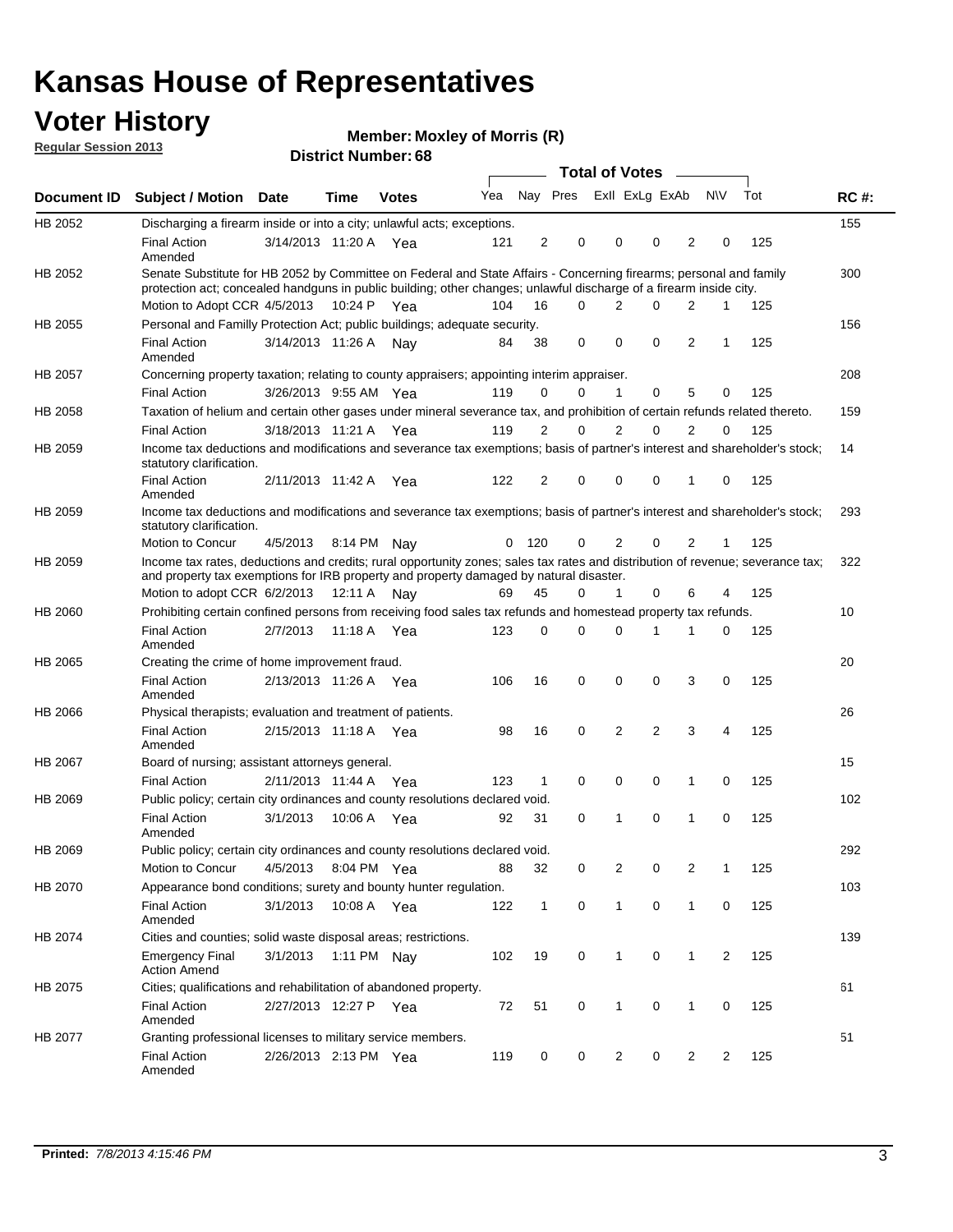### **Voter History**

**Member: Moxley of Morris (R)** 

**Regular Session 2013**

|                    |                                                                                                                                                                                                       |                       |             | <b>DISUIGLIVAIIIDEL.00</b> |     |              |          |                | Total of Votes – |                |                |     |             |
|--------------------|-------------------------------------------------------------------------------------------------------------------------------------------------------------------------------------------------------|-----------------------|-------------|----------------------------|-----|--------------|----------|----------------|------------------|----------------|----------------|-----|-------------|
| <b>Document ID</b> | <b>Subject / Motion</b>                                                                                                                                                                               | <b>Date</b>           | Time        | <b>Votes</b>               | Yea | Nay Pres     |          |                | Exll ExLg ExAb   |                | <b>NV</b>      | Tot | <b>RC#:</b> |
| HB 2078            | Authorizing certain licensing boards to accept education, training or experience completed in the military towards licensure in                                                                       |                       |             |                            |     |              |          |                |                  |                |                |     | 52          |
|                    | this state.<br><b>Final Action</b><br>Amended                                                                                                                                                         | 2/26/2013 2:14 PM Yea |             |                            | 119 | 0            | 0        | 2              | 0                | 2              | 2              | 125 |             |
| HB 2078            | Authorizing certain licensing boards to accept education, training or experience of military service members towards obtaining 275<br>licensure in this state.                                        |                       |             |                            |     |              |          |                |                  |                |                |     |             |
|                    | Motion to adopt CCR 4/5/2013                                                                                                                                                                          |                       | 11:42 A     | Yea                        | 120 | 0            | 0        | 2              | 0                | 3              | 0              | 125 |             |
| HB 2081            | Forfeiture of property related to violations of certain criminal acts.                                                                                                                                |                       |             |                            |     |              |          |                |                  |                |                |     | 18          |
|                    | <b>Final Action</b><br>Amended                                                                                                                                                                        | 2/12/2013 11:17 A Yea |             |                            | 124 | 0            | 0        | 0              | 1                | 0              | 0              | 125 |             |
| HB 2081            | Forfeiture of property related to violations of certain criminal acts.                                                                                                                                |                       |             |                            |     |              |          |                |                  |                |                |     | 306         |
|                    | Motion to adopt CCR 5/10/2013 10:38 A                                                                                                                                                                 |                       |             | Yea                        | 121 | 0            | 0        | 1              | 1                | 2              | 0              | 125 |             |
| HB 2083            | Public employees relations boards; assessment of certain costs.                                                                                                                                       |                       |             |                            |     |              |          |                |                  |                |                |     | 104         |
|                    | <b>Final Action</b><br>Amended                                                                                                                                                                        | 3/1/2013              | 10:09 A     | Nay                        | 87  | 36           | 0        | 1              | 0                | 1              | 0              | 125 |             |
| HB 2084            | Tax credits for community services contributions; youth apprenticeship and entrepreneurship.                                                                                                          |                       |             |                            |     |              |          |                |                  |                |                |     | 105         |
|                    | <b>Final Action</b><br>Amended                                                                                                                                                                        | 3/1/2013              | 10:11 A     | Nav                        | 120 | 3            | $\Omega$ | 1              | 0                | 1              | 0              | 125 |             |
| HB 2084            | Tax credits for community services contributions; youth apprenticeship and entrepreneurship.                                                                                                          |                       |             |                            |     |              |          |                |                  |                |                |     | 316         |
|                    | Sub Motion to Concur 5/24/2013 9:33 AM Nav                                                                                                                                                            |                       |             |                            | 5   | 109          | 0        |                | $\Omega$         | 9              | 1              | 125 |             |
| HB 2086            | Eligible infrastructure costs for tax increment financing and community improvement districts; bond repayment tax revenue<br>pledge requirements.                                                     |                       |             |                            |     |              |          |                |                  |                |                |     | 160         |
|                    | Final Action                                                                                                                                                                                          | 3/18/2013 11:24 A     |             | Yea                        | 61  | 60           | 0        | $\overline{2}$ | 0                | 2              | 0              | 125 |             |
| HB 2086            | Eligible infrastructure costs for tax increment financing and community improvement districts; bond repayment tax revenue<br>pledge requirements.                                                     |                       |             |                            |     |              |          |                |                  |                |                |     | 173         |
|                    | <b>Final Action</b>                                                                                                                                                                                   | 3/19/2013 5:25 PM     |             | Yea                        | 81  | 41           | 0        | 1              | 0                | 1              | 1              | 125 |             |
| HB 2091            | Publication of delinquent personal property tax statements.                                                                                                                                           |                       |             |                            |     |              |          |                |                  |                |                |     | 161         |
|                    | <b>Final Action</b><br>Amended                                                                                                                                                                        | 3/18/2013 11:25 A     |             | Yea                        | 81  | 40           | $\Omega$ | 2              | 0                | $\overline{2}$ | 0              | 125 |             |
| HB 2093            | Amending the crime of identity theft.                                                                                                                                                                 |                       |             |                            |     |              |          |                |                  |                |                |     | 106         |
|                    | <b>Final Action</b><br>Amended                                                                                                                                                                        | 3/1/2013              | 10:12 A     | Yea                        | 123 | 0            | 0        | 1              | 0                | 1              | 0              | 125 |             |
| HB 2093            | Senate Substitute for HB 2093 by Committee on Judiciary - Identity theft and identity fraud; unlawful acts concerning<br>computers; DNA testing and exculpatory evidence; murder in the first degree. |                       |             |                            |     |              |          |                |                  |                |                |     | 289         |
|                    | Motion to Adopt CCR 4/5/2013 7:49 PM Yea                                                                                                                                                              |                       |             |                            | 118 | 2            | 0        | $\overline{2}$ | 0                | 2              | 1              | 125 |             |
| HB 2094            | Student electronic privacy at public and private postsecondary educational institutions.                                                                                                              |                       |             |                            |     |              |          |                |                  |                |                |     | 164         |
|                    | <b>Final Action</b><br>Amended                                                                                                                                                                        | 3/19/2013 10:33 A     |             | Yea                        | 123 | 0            | 0        | 1              | 0                | 1              | 0              | 125 |             |
| HB 2096            | Local governmental entities and investment of public moneys.                                                                                                                                          |                       |             |                            |     |              |          |                |                  |                |                |     | 23          |
|                    | <b>Final Action</b>                                                                                                                                                                                   | 2/14/2013 11:21 A     |             | Yea                        | 123 | 0            | 0        | 0              | 0                | 1              | 1              | 125 |             |
| HB 2099            | Insurance- updating certain statutory references.                                                                                                                                                     |                       |             |                            |     |              |          |                |                  |                |                |     | 71          |
|                    | <b>Final Action</b><br>Amended                                                                                                                                                                        | 2/28/2013 11:23 A     |             | Yea                        | 124 | 0            | 0        | $\mathbf{1}$   | 0                | 0              | 0              | 125 |             |
| HB 2101            | Interstate transmission siting compact.                                                                                                                                                               |                       |             |                            |     |              |          |                |                  |                |                |     | 209         |
|                    | Final Action<br>Amended                                                                                                                                                                               | 3/26/2013 9:56 AM Yea |             |                            | 118 | $\mathbf{1}$ | 0        | 1              | 0                | 5              | 0              | 125 |             |
| HB 2105            | Substitute HB 2105 by Committee on Commerce, Labor and Economic Development - Employment security law.                                                                                                |                       |             |                            |     |              |          |                |                  |                |                |     | 107         |
|                    | Final Action Sub Bill 3/1/2013                                                                                                                                                                        |                       | 10:13 A Yea |                            | 88  | 35           | 0        | 1              | 0                | 1              | 0              | 125 |             |
| HB 2105            | Substitute HB 2105 by Committee on Commerce, Labor and Economic Development - Employment security law.                                                                                                |                       |             |                            |     |              |          |                |                  |                |                |     | 298         |
|                    | Motion to adopt CCR 4/5/2013                                                                                                                                                                          |                       | 9:46 PM Yea |                            | 89  | 31           | 0        | 2              | 0                | 2              | 1              | 125 |             |
| HB 2106            | Portable electronics insurance act.                                                                                                                                                                   |                       |             |                            |     |              |          |                |                  |                |                |     | 133         |
|                    | <b>Emergency Final</b><br>Action                                                                                                                                                                      | 3/1/2013              | 1:03 PM Yea |                            | 117 | 4            | 0        | $\mathbf{1}$   | 0                | $\mathbf 1$    | $\overline{2}$ | 125 |             |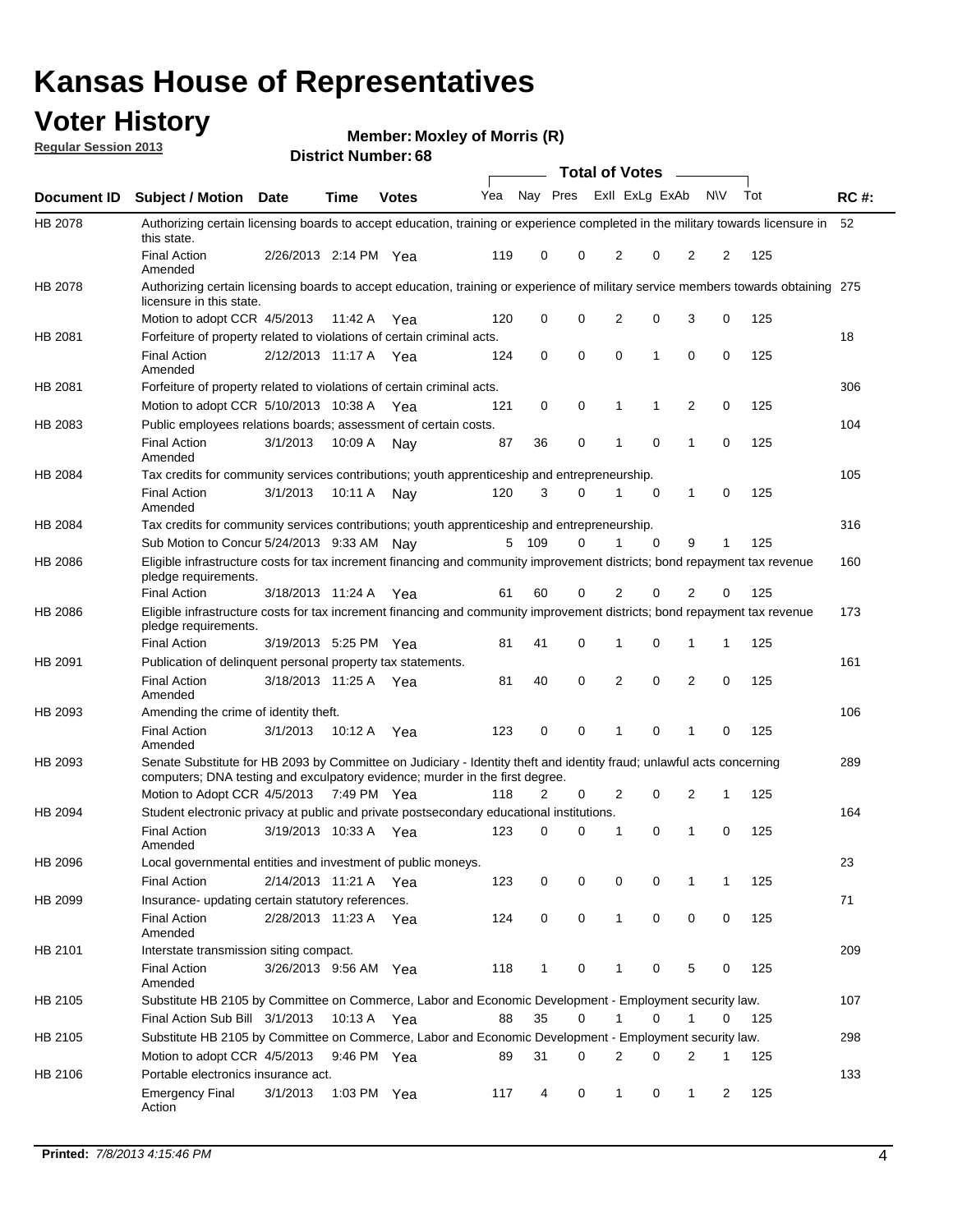### **Voter History**

**Member: Moxley of Morris (R)** 

**Regular Session 2013**

|             |                                                                                                                                                                                                                                                                      |                       |             |              |     |              |   | <b>Total of Votes</b>   |   | $\overline{\phantom{a}}$ |                |     |             |
|-------------|----------------------------------------------------------------------------------------------------------------------------------------------------------------------------------------------------------------------------------------------------------------------|-----------------------|-------------|--------------|-----|--------------|---|-------------------------|---|--------------------------|----------------|-----|-------------|
| Document ID | <b>Subject / Motion</b>                                                                                                                                                                                                                                              | Date                  | <b>Time</b> | <b>Votes</b> | Yea |              |   | Nay Pres Exll ExLg ExAb |   |                          | <b>NV</b>      | Tot | <b>RC#:</b> |
| HB 2107     | Insurance; enacting the electronic notice and document act.                                                                                                                                                                                                          |                       |             |              |     |              |   |                         |   |                          |                |     | 134         |
|             | <b>Emergency Final</b><br><b>Action Amend</b>                                                                                                                                                                                                                        | 3/1/2013              | 1:04 PM Yea |              | 121 | 0            | 0 | 1                       | 0 | 1                        | 2              | 125 |             |
| HB 2107     | Insurance; enacting the electronic notice and document act, return of premiums separate from the notice of adverse<br>underwriting decision, statutory updates, uninsurable health plan increase in lifetime limit, mandate lite, certain company<br>dividend plans. |                       |             |              |     |              |   |                         |   |                          |                |     | 281         |
|             | Motion to Adopt CCR 4/5/2013                                                                                                                                                                                                                                         |                       | 4:06 PM     | Nav          | 69  | 50           | 0 | $\overline{2}$          | 0 | 3                        | 1              | 125 |             |
| HB 2109     | School finance; military pupil count.                                                                                                                                                                                                                                |                       |             |              |     |              |   |                         |   |                          |                |     | 108         |
|             | <b>Final Action</b>                                                                                                                                                                                                                                                  | 3/1/2013              | 10:15A      | Yea          | 104 | 19           | 0 | 1                       | 0 | $\mathbf{1}$             | 0              | 125 |             |
| HB 2109     | Enacting the Kansas children's protection act.                                                                                                                                                                                                                       |                       |             |              |     |              |   |                         |   |                          |                |     | 277         |
|             | Motion to Adopt CCR 4/5/2013                                                                                                                                                                                                                                         |                       | 12:31 P Yea |              | 116 | 2            | 0 | 2                       | 0 | 3                        | 2              | 125 |             |
| HB 2112     | Campaign finance; transfer of campaign money to another candidacy.                                                                                                                                                                                                   |                       |             |              |     |              |   |                         |   |                          |                |     | 72          |
|             | <b>Final Action</b><br>Amended                                                                                                                                                                                                                                       | 2/28/2013 11:25 A Yea |             |              | 95  | 29           | 0 | 1                       | 0 | 0                        | 0              | 125 |             |
| HB 2114     | Debt setoff; collection assistance fee.                                                                                                                                                                                                                              |                       |             |              |     |              |   |                         |   |                          |                |     | 21          |
|             | <b>Final Action</b>                                                                                                                                                                                                                                                  | 2/13/2013 11:34 A     |             | Yea          | 90  | 32           | 0 | 0                       | 0 | 3                        | 0              | 125 |             |
| HB 2115     | Relating to the employment of retired judges and justices.                                                                                                                                                                                                           |                       |             |              |     |              |   |                         |   |                          |                |     | 73          |
|             | <b>Final Action</b>                                                                                                                                                                                                                                                  | 2/28/2013 11:27 A     |             | Yea          | 124 | 0            | 0 | 1                       | 0 | 0                        | 0              | 125 |             |
| HB 2115     | Courts; employment of retired judges and justices; court debt setoff.                                                                                                                                                                                                |                       |             |              |     |              |   |                         |   |                          |                |     | 309         |
|             | Motion to Adopt CCR 5/14/2013 2:14 PM ExAb                                                                                                                                                                                                                           |                       |             |              | 100 | 13           | 0 | 1                       | 0 | 9                        | 2              | 125 |             |
| HB 2118     | Preservation of historic property; environs authority deleted.                                                                                                                                                                                                       |                       |             |              |     |              |   |                         |   |                          |                |     | 62          |
|             | <b>Final Action</b>                                                                                                                                                                                                                                                  | 2/27/2013 12:30 P     |             | Yea          | 99  | 24           | 0 |                         | 0 | 1                        | 0              | 125 |             |
| HB 2120     | Updating provisions relating to the Kansas bureau of investigations DNA database.                                                                                                                                                                                    |                       |             |              |     |              |   |                         |   |                          |                |     | 109         |
|             | <b>Final Action</b><br>Amended                                                                                                                                                                                                                                       | 3/1/2013              | 10:16 A     | Yea          | 121 | 2            | 0 | 1                       | 0 | 1                        | 0              | 125 |             |
| HB 2120     | Updating provisions relating to DNA collection and DNA evidence; amending the definition of a bet for purposes of the Kansas 302                                                                                                                                     |                       |             |              |     |              |   |                         |   |                          |                |     |             |
|             | criminal code; sentencing for possession of a firearm during a drug felony<br>Motion to adopt CCR 5/9/2013                                                                                                                                                           |                       | 11:32 A Yea |              | 74  | 49           | 0 |                         | 0 | 1                        | 0              | 125 |             |
| HB 2122     | Real estate brokers and salespersons; licensing requirements; sales transaction requirements.                                                                                                                                                                        |                       |             |              |     |              |   |                         |   |                          |                |     | 37          |
|             | <b>Final Action</b><br>Amended                                                                                                                                                                                                                                       | 2/20/2013 11:13 A Yea |             |              | 121 | 1            | 0 |                         | 0 | $\overline{2}$           | 0              | 125 |             |
| HB 2125     | Increasing real estate broker's and salesperson's license fees.                                                                                                                                                                                                      |                       |             |              |     |              |   |                         |   |                          |                |     | 38          |
|             | <b>Final Action</b>                                                                                                                                                                                                                                                  | 2/20/2013 12:16 P     |             | Yea          | 71  | 50           | 1 | 0                       | 0 | 0                        | 3              | 125 |             |
| HB 2128     | Open records act; exceptions.                                                                                                                                                                                                                                        |                       |             |              |     |              |   |                         |   |                          |                |     | 74          |
|             | <b>Final Action</b><br>Amended                                                                                                                                                                                                                                       | 2/28/2013 11:28 A     |             | Yea          | 124 | 0            | 0 | 1                       | 0 | 0                        | 0              | 125 |             |
| HB 2128     | Open records act; exceptions.                                                                                                                                                                                                                                        |                       |             |              |     |              |   |                         |   |                          |                |     | 259         |
|             | Motion to Concur                                                                                                                                                                                                                                                     | 4/3/2013              | 10:29 A     | Yea          | 119 | 0            | 0 |                         | 0 | 3                        | $\overline{2}$ | 125 |             |
| HB 2130     | Elections; petition circulators.                                                                                                                                                                                                                                     |                       |             |              |     |              |   |                         |   |                          |                |     | 30          |
|             | <b>Final Action</b>                                                                                                                                                                                                                                                  | 2/18/2013 11:17 A     |             | Yea          | 118 | $\mathbf{1}$ | 0 | $\overline{2}$          | 0 | 4                        | 0              | 125 |             |
| HB 2135     | Property tax exemption; military housing.                                                                                                                                                                                                                            |                       |             |              |     |              |   |                         |   |                          |                |     | 162         |
|             | <b>Final Action</b>                                                                                                                                                                                                                                                  | 3/18/2013 11:27 A     |             | Nay          | 117 | 4            | 0 | $\overline{c}$          | 0 | $\overline{2}$           | 0              | 125 |             |
| HB 2138     | Repealing statutes related to oil and gas.                                                                                                                                                                                                                           |                       |             |              |     |              |   |                         |   |                          |                |     | 53          |
|             | <b>Final Action</b><br>Amended                                                                                                                                                                                                                                       | 2/26/2013 2:16 PM Yea |             |              | 119 | 0            | 0 | $\overline{2}$          | 0 | $\overline{2}$           | 2              | 125 |             |
| HB 2139     | Canceled warrants.                                                                                                                                                                                                                                                   |                       |             |              |     |              |   |                         |   |                          |                |     | 75          |
|             | <b>Final Action</b><br>Amended                                                                                                                                                                                                                                       | 2/28/2013 11:30 A     |             | Yea          | 99  | 25           | 0 | $\mathbf{1}$            | 0 | 0                        | 0              | 125 |             |
| HB 2139     | Canceled warrants.                                                                                                                                                                                                                                                   |                       |             |              |     |              |   |                         |   |                          |                |     | 266         |
|             | Motion to Concur                                                                                                                                                                                                                                                     | 4/4/2013              | 2:40 PM Yea |              | 114 | 8            | 0 | 1                       | 0 | 2                        | 0              | 125 |             |
| HB 2140     | Repealing K.S.A. 72-60b03                                                                                                                                                                                                                                            |                       |             |              |     |              |   |                         |   |                          |                |     | 39          |
|             | <b>Final Action</b>                                                                                                                                                                                                                                                  | 2/20/2013 12:17 P     |             | Yea          | 122 | 0            | 0 | 0                       | 0 | 0                        | 3              | 125 |             |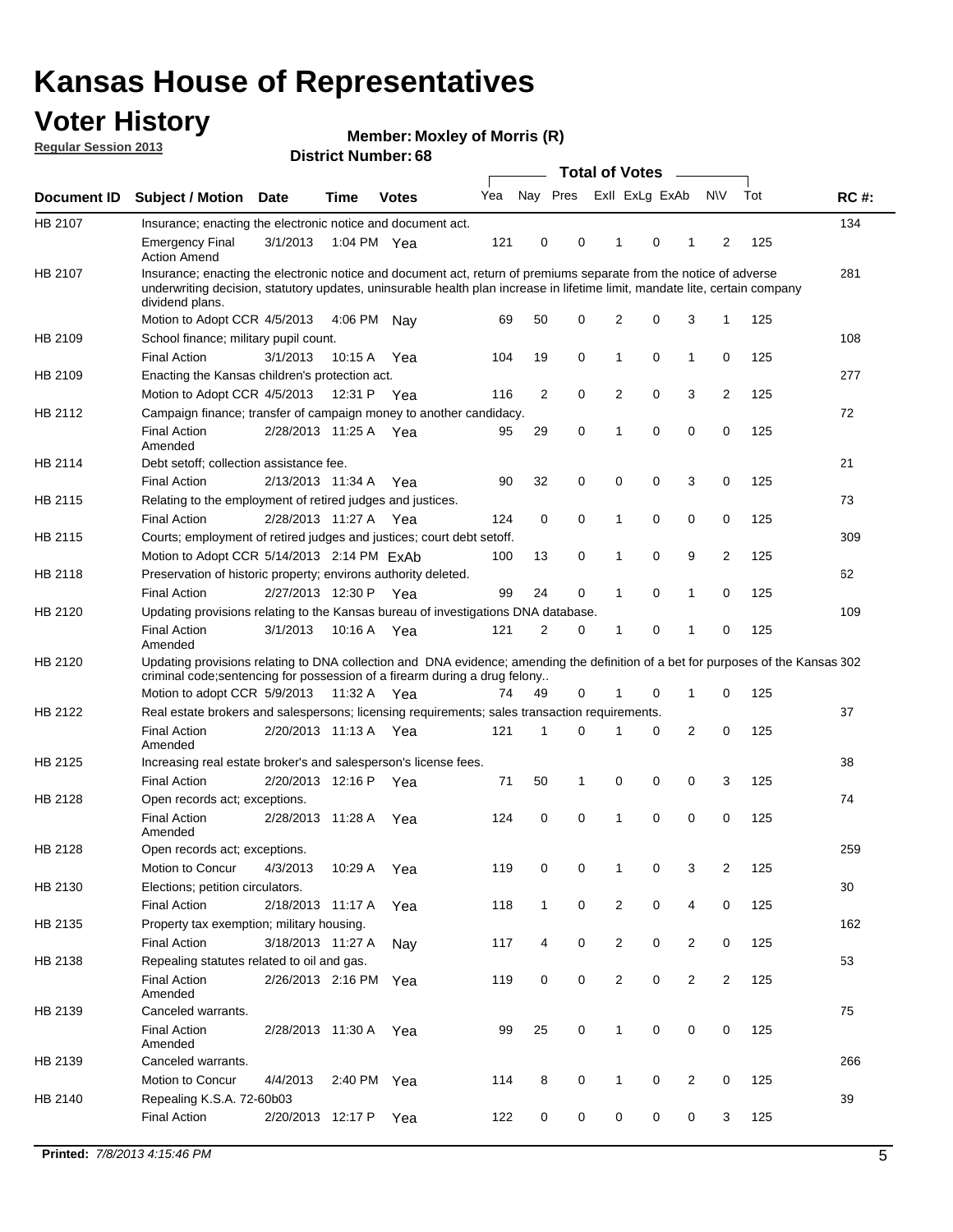### **Voter History**

**Member: Moxley of Morris (R)** 

**Regular Session 2013**

|             |                                                                                                                                              |                       |      |              |     |    | <b>Total of Votes</b>   |              |          | $\sim$         |     |     |             |
|-------------|----------------------------------------------------------------------------------------------------------------------------------------------|-----------------------|------|--------------|-----|----|-------------------------|--------------|----------|----------------|-----|-----|-------------|
| Document ID | <b>Subject / Motion Date</b>                                                                                                                 |                       | Time | <b>Votes</b> | Yea |    | Nay Pres Exll ExLg ExAb |              |          |                | N\V | Tot | <b>RC#:</b> |
| HB 2141     | Repealer; elections process for certain unified school districts.                                                                            |                       |      |              |     |    |                         |              |          |                |     |     | 24          |
|             | <b>Final Action</b>                                                                                                                          | 2/14/2013 11:23 A     |      | Yea          | 123 | 0  | 0                       | 0            | 0        | 1              | 1   | 125 |             |
| HB 2142     | Certain educational statutes concerning USD land transfers and higher education loan and grant programs.                                     |                       |      |              |     |    |                         |              |          |                |     |     | 40          |
|             | <b>Final Action</b>                                                                                                                          | 2/20/2013 12:19 P Yea |      |              | 122 | 0  | 0                       | 0            | 0        | 0              | 3   | 125 |             |
| HB 2143     | Repealing outdated provisions relating to the purchase of certain real estate by the department of corrections.                              |                       |      |              |     |    |                         |              |          |                |     |     | 34          |
|             | <b>Final Action</b>                                                                                                                          | 2/20/2013 11:09 A Yea |      |              | 122 | 0  | $\Omega$                | 1            | 0        | 2              | 0   | 125 |             |
| HB 2144     | Repealing unnecessary statutes relating to juveniles.                                                                                        |                       |      |              |     |    |                         |              |          |                |     |     | 76          |
|             | <b>Final Action</b>                                                                                                                          | 2/28/2013 11:32 A Yea |      |              | 124 | 0  | 0                       | 1            | 0        | 0              | 0   | 125 |             |
| HB 2145     | Repealing K.S.A. 75-5028; concerning the sale of real estate by the secretary of transportation.                                             |                       |      |              |     |    |                         |              |          |                |     |     | 35          |
|             | <b>Final Action</b>                                                                                                                          | 2/20/2013 11:11 A Yea |      |              | 122 | 0  | 0                       | 1            | 0        | $\overline{2}$ | 0   | 125 |             |
| HB 2146     | Repealing the cancer drug repository program K.S.A. 2012 Supp. 65-1664 through 65-1667 and amending K.S.A. 2012 Supp. 77<br>65-1636.         |                       |      |              |     |    |                         |              |          |                |     |     |             |
|             | <b>Final Action</b>                                                                                                                          | 2/28/2013 11:33 A     |      | Yea          | 124 | 0  | 0                       |              | 0        | 0              | 0   | 125 |             |
| HB 2147     | Repealer; use of metric system on certain road signs and markers, moving of heavy vehicles on bridges or culverts, interstate 94<br>bridges. |                       |      |              |     |    |                         |              |          |                |     |     |             |
|             | <b>Final Action</b>                                                                                                                          | 3/1/2013              |      | 9:52 AM Yea  | 123 | 0  | 0                       | 1            | 0        | 1              | 0   | 125 |             |
| HB 2148     | Repealers; postsecondary education scholarship provisions.                                                                                   |                       |      |              |     |    |                         |              |          |                |     |     | 41          |
|             | <b>Final Action</b>                                                                                                                          | 2/20/2013 12:21 P Yea |      |              | 106 | 16 | 0                       | 0            | 0        | 0              | 3   | 125 |             |
| HB 2149     | Repealers; postsecondary education student loans and tuition grants.                                                                         |                       |      |              |     |    |                         |              |          |                |     |     | 42          |
|             | <b>Final Action</b>                                                                                                                          | 2/20/2013 12:22 P     |      | Yea          | 108 | 14 | 0                       | 0            | $\Omega$ | 0              | 3   | 125 |             |
| HB 2149     | Repealing a \$500,000 transfer from highway patrol training center fund to the state general fund.                                           |                       |      |              |     |    |                         |              |          |                |     |     | 314         |
|             | Motion to Concur                                                                                                                             | 5/23/2013 10:22 A N\V |      |              | 113 | 0  | 0                       |              | 0        | 8              | 3   | 125 |             |
| HB 2150     | Repealers; workforce development loan program act.                                                                                           |                       |      |              |     |    |                         |              |          |                |     |     | 78          |
|             | <b>Final Action</b>                                                                                                                          | 2/28/2013 11:34 A Yea |      |              | 94  | 30 | 0                       | 1            | 0        | 0              | 0   | 125 |             |
| HB 2150     | Senate Substitute for HB 2150 by Committee on Commerce--Concerning the Kansas employment first oversight commission.                         |                       |      |              |     |    |                         |              |          |                |     |     | 267         |
|             | Motion to Concur                                                                                                                             | 4/4/2013              |      | 2:44 PM Yea  | 110 | 12 | 0                       | 1            | 0        | 2              | 0   | 125 |             |
| HB 2151     | Repealers; report on medically underserved areas of the state.                                                                               |                       |      |              |     |    |                         |              |          |                |     |     | 63          |
|             | <b>Final Action</b>                                                                                                                          | 2/27/2013 12:31 P     |      | Yea          | 123 | 0  | 0                       | 1            | 0        | $\mathbf{1}$   | 0   | 125 |             |
| HB 2152     | Repealer: uniform land sales practices act.                                                                                                  |                       |      |              |     |    |                         |              |          |                |     |     | 36          |
|             | <b>Final Action</b>                                                                                                                          | 2/20/2013 11:12 A     |      | Yea          | 122 | 0  | 0                       | 1            | 0        | 2              | 0   | 125 |             |
| HB 2153     | Unused medications act; dontating entities.                                                                                                  |                       |      |              |     |    |                         |              |          |                |     |     | 64          |
|             | <b>Final Action</b><br>Amended                                                                                                               | 2/27/2013 12:33 P     |      | Yea          | 123 | 0  | 0                       | 1            | 0        | 1              | 0   | 125 |             |
| HB 2154     | Senate Substitute for HB 2154 by Committee on Public Health and Welfare--Cosmetology; relating to licensure and renewal of 31                |                       |      |              |     |    |                         |              |          |                |     |     |             |
|             | persons, salons and clinics.<br><b>Final Action</b>                                                                                          | 2/18/2013 11:19 A     |      | Yea          | 119 | 0  | 0                       | 2            | 0        |                | 0   | 125 |             |
| HB 2155     | Amended<br>Cosmetology; relating to licensure and renewal.                                                                                   |                       |      |              |     |    |                         |              |          |                |     |     | 32          |
|             | <b>Final Action</b><br>Amended                                                                                                               | 2/18/2013 11:21 A Yea |      |              | 119 | 0  | 0                       | 2            | 0        | 4              | 0   | 125 |             |
| HB 2156     | Repealers; school finance; area vocational school fund; local effort as applied to U.S.D. No. 450                                            |                       |      |              |     |    |                         |              |          |                |     |     | 43          |
|             | <b>Final Action</b>                                                                                                                          | 2/20/2013 12:23 P Yea |      |              | 122 | 0  | 0                       | 0            | 0        | 0              | 3   | 125 |             |
| HB 2160     | Quality care assessment on skilled nursing care facilities.                                                                                  |                       |      |              |     |    |                         |              |          |                |     |     | 144         |
|             | <b>Final Action</b>                                                                                                                          | 3/7/2013              |      | 12:13 P Yea  | 100 | 21 | 0                       | $\mathbf{1}$ | 0        | 3              | 0   | 125 |             |
| HB 2162     | Prohibition on use of state appropriated moneys to lobby relating to gun control at federal, state and local ogvernment level.               |                       |      |              |     |    |                         |              |          |                |     |     | 79          |
|             | <b>Final Action</b><br>Amended                                                                                                               | 2/28/2013 11:36 A Yea |      |              | 120 | 4  | 0                       | 1            | 0        | 0              | 0   | 125 |             |
| HB 2162     | Prohibition on use of state appropriated moneys to lobby at federal, state and local government levels relating to gun control.              |                       |      |              |     |    |                         |              |          |                |     |     | 312         |
|             | Motion to adopt CCR 5/21/2013 2:52 PM Yea                                                                                                    |                       |      |              | 83  | 28 | $\Omega$                |              | 0        | 13             | 0   | 125 |             |
| HB 2163     | Relating to garnishment proceedings.                                                                                                         |                       |      |              |     |    |                         |              |          |                |     |     | 80          |
|             | <b>Final Action</b>                                                                                                                          | 2/28/2013 11:37 A Yea |      |              | 124 | 0  | 0                       | $\mathbf 1$  | 0        | 0              | 0   | 125 |             |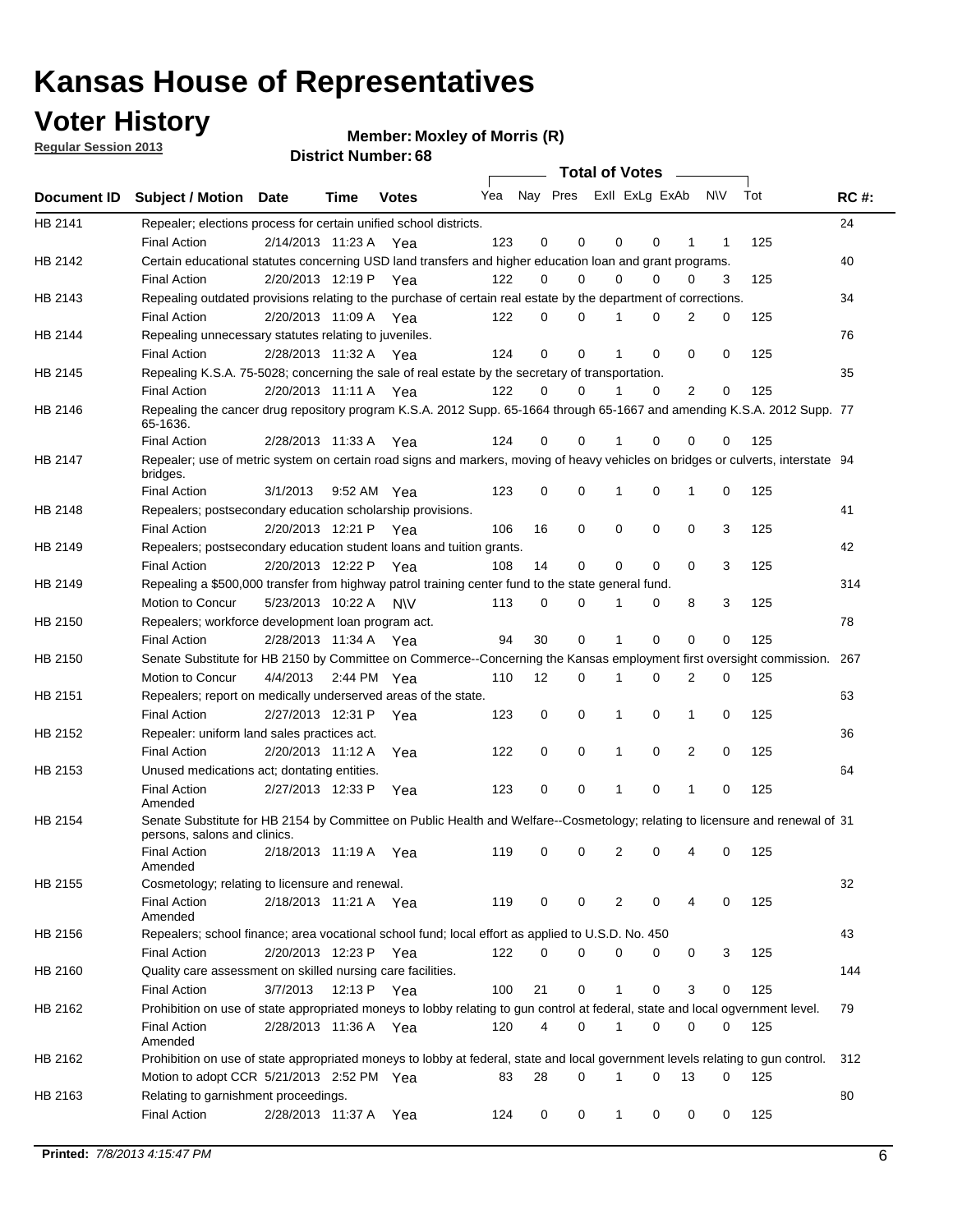### **Voter History**

**Member: Moxley of Morris (R)** 

**Regular Session 2013**

|             |                                                                                                                                                                                                                                    |                       |             |              |     |             | <b>Total of Votes</b>   |                |          | $\sim$         |           |     |             |
|-------------|------------------------------------------------------------------------------------------------------------------------------------------------------------------------------------------------------------------------------------|-----------------------|-------------|--------------|-----|-------------|-------------------------|----------------|----------|----------------|-----------|-----|-------------|
| Document ID | <b>Subject / Motion Date</b>                                                                                                                                                                                                       |                       | <b>Time</b> | <b>Votes</b> | Yea |             | Nay Pres Exll ExLg ExAb |                |          |                | <b>NV</b> | Tot | <b>RC#:</b> |
| HB 2164     | Relating to jurors; information disqualifying prospective juror from jury service.                                                                                                                                                 |                       |             |              |     |             |                         |                |          |                |           |     | 47          |
|             | <b>Final Action</b>                                                                                                                                                                                                                | 2/25/2013 12:12 P     |             | Nav          | 75  | 45          | 0                       | 0              | 0        | 0              | 5         | 125 |             |
|             | Amended<br>Juries and grand juries.                                                                                                                                                                                                |                       |             |              |     |             |                         |                |          |                |           |     | 284         |
| HB 2164     | Motion to Adopt CCR 4/5/2013                                                                                                                                                                                                       |                       | 5:53 PM Yea |              | 92  | 28          | 0                       | $\overline{2}$ | 0        | $\overline{2}$ | 1         | 125 |             |
| HB 2166     | Sub HB 2166 by Committee on Judiciary -- Relating to the medical assistance recovery program.                                                                                                                                      |                       |             |              |     |             |                         |                |          |                |           |     | 165         |
|             | Final Action Sub Bill 3/19/2013 10:34 A Yea                                                                                                                                                                                        |                       |             |              | 112 | 11          | 0                       |                | 0        | 1              | 0         | 125 |             |
|             | Amended                                                                                                                                                                                                                            |                       |             |              |     |             |                         |                |          |                |           |     |             |
| HB 2167     | Establishing Native American legislative day at the capitol.                                                                                                                                                                       |                       |             |              |     |             |                         |                |          |                |           |     | 54          |
|             | <b>Final Action</b>                                                                                                                                                                                                                | 2/26/2013 2:17 PM Yea |             |              | 119 | 0           | 0                       | $\overline{2}$ | 0        | $\overline{2}$ | 2         | 125 |             |
| HB 2167     | Senate Substitute for HB 2167 by Committee on Federal and State Affairs -- Concerning fireworks; regulations thereof.                                                                                                              |                       |             |              |     |             |                         |                |          |                |           |     | 261         |
|             | Motion to Concur                                                                                                                                                                                                                   | 4/4/2013              | 11:11 A Yea |              | 100 | 23          | 0                       | 1              | 0        | 1              | 0         | 125 |             |
| HB 2169     | Allowing for proceedings to determine final disposition of prisoner's pending probation revocations.                                                                                                                               |                       |             |              |     |             |                         |                |          |                |           |     | 49          |
|             | <b>Final Action</b>                                                                                                                                                                                                                | 2/26/2013 2:10 PM Yea |             |              | 119 | 0           | 0                       | 0              | 0        | 0              | 6         | 125 |             |
| HB 2170     | Concerning sentencing dispositions, probation and postrelease supervision.                                                                                                                                                         |                       |             |              |     |             |                         |                |          |                |           |     | 110         |
|             | <b>Final Action</b><br>Amended                                                                                                                                                                                                     | 3/1/2013              | 10:23 A Yea |              | 79  | 44          | 0                       | 1              | 0        | 1              | 0         | 125 |             |
| HB 2170     | Concerning sentencing dispositions, probation and postrelease supervision.                                                                                                                                                         |                       |             |              |     |             |                         |                |          |                |           |     | 256         |
|             | Motion to Concur                                                                                                                                                                                                                   | 4/1/2013              | 10:54 A Yea |              | 75  | 44          | 0                       | 1              | 0        | 2              | 3         | 125 |             |
| HB 2172     | Cemeteries; cemetery corporations and cemetery merchandise.                                                                                                                                                                        |                       |             |              |     |             |                         |                |          |                |           |     | 81          |
|             | <b>Final Action</b><br>Amended                                                                                                                                                                                                     | 2/28/2013 11:38 A Yea |             |              | 124 | $\mathbf 0$ | $\Omega$                |                | $\Omega$ | $\Omega$       | 0         | 125 |             |
| HB 2176     | The Eisenhower foundation license plate.                                                                                                                                                                                           |                       |             |              |     |             |                         |                |          |                |           |     | 57          |
|             | <b>Final Action</b>                                                                                                                                                                                                                | 2/27/2013 12:11 P     |             | Yea          | 112 | 11          | 0                       | 0              | 0        |                | 1         | 125 |             |
| HB 2177     | Relating to motor carriers; concerning safety rules and regulations; certificates of convenience and necessity; transportation of 55<br>certain materials.                                                                         |                       |             |              |     |             |                         |                |          |                |           |     |             |
|             | <b>Final Action</b><br>Amended                                                                                                                                                                                                     | 2/26/2013 2:18 PM Yea |             |              | 119 | 0           | 0                       | $\overline{2}$ | 0        | 2              | 2         | 125 |             |
| HB 2179     | Amending the secretary of labor's role of taking assignment of wage claims.                                                                                                                                                        |                       |             |              |     |             |                         |                |          |                |           |     | 111         |
|             | <b>Final Action</b><br>Amended                                                                                                                                                                                                     | 3/1/2013              | 10:24 A     | Nav          | 87  | 36          | 0                       | 1              | 0        | 1              | 0         | 125 |             |
| HB 2181     | Authorizing licensing bodies to accept certain online distance education courses towards licensure for military service member 55<br>applicants                                                                                    |                       |             |              |     |             |                         |                |          |                |           |     |             |
|             | <b>Final Action</b>                                                                                                                                                                                                                | 2/27/2013 12:34 P     |             | Yea          | 123 | 0           | 0                       | 1              | 0        | 1              | 0         | 125 |             |
| HB 2182     | Relating to grand juries.                                                                                                                                                                                                          |                       |             |              |     |             |                         |                |          |                |           |     | 152         |
|             | <b>Final Action</b><br>Amended                                                                                                                                                                                                     | 3/13/2013 11:20 A     |             | Yea          | 100 | 24          | 0                       | 0              | 0        | 1              | 0         | 125 |             |
| HB 2183     | Substitute HB 2183 by Committee on Health and Human Services - - designation and control of infectious and contagious<br>diseases.                                                                                                 |                       |             |              |     |             |                         |                |          |                |           |     | 112         |
|             | Final Action Sub Bill 3/1/2013<br>Amended                                                                                                                                                                                          |                       | 10:26 A Yea |              | 122 | 1           | 0                       | $\mathbf{1}$   | 0        | 1              | 0         | 125 |             |
| HB 2183     | Substitute HB 2183 by Committee on Health and Human Services -- department of health and environment statutory duties<br>and functions, infectious and contagious diseases, laboratory services, health information technology and |                       |             |              |     |             |                         |                |          |                |           |     | 297         |
|             | Motion to Adopt CCR 4/5/2013                                                                                                                                                                                                       |                       | 9:37 PM Yea |              | 120 | 0           | 0                       | 2              | 0        | 2              | 1         | 125 |             |
| HB 2185     | Consolidation of citites and counties; dual majority vote.                                                                                                                                                                         |                       |             |              |     |             |                         |                |          |                |           |     | 113         |
|             | <b>Final Action</b><br>Amended                                                                                                                                                                                                     | 3/1/2013              | 10:27 A Yea |              | 119 | 4           | 0                       | $\mathbf{1}$   | 0        | $\mathbf{1}$   | 0         | 125 |             |
| HB 2193     | Public facilities; accessiblity standards for disabled persons.                                                                                                                                                                    |                       |             |              |     |             |                         |                |          |                |           |     | 145         |
|             | <b>Final Action</b>                                                                                                                                                                                                                | 3/7/2013              | 12:14 P     | Yea          | 121 | 0           | 0                       | 1              | 0        | 3              | 0         | 125 |             |
| HB 2195     | Claims against the state; 2012 Joint Committee recommendations.                                                                                                                                                                    |                       |             |              |     |             |                         |                |          |                |           |     | 146         |
|             | <b>Final Action</b><br>Amended                                                                                                                                                                                                     | 3/7/2013              | 12:16 P     | Nav          | 110 | 10          | 0                       | 1              | 0        | 3              | 1         | 125 |             |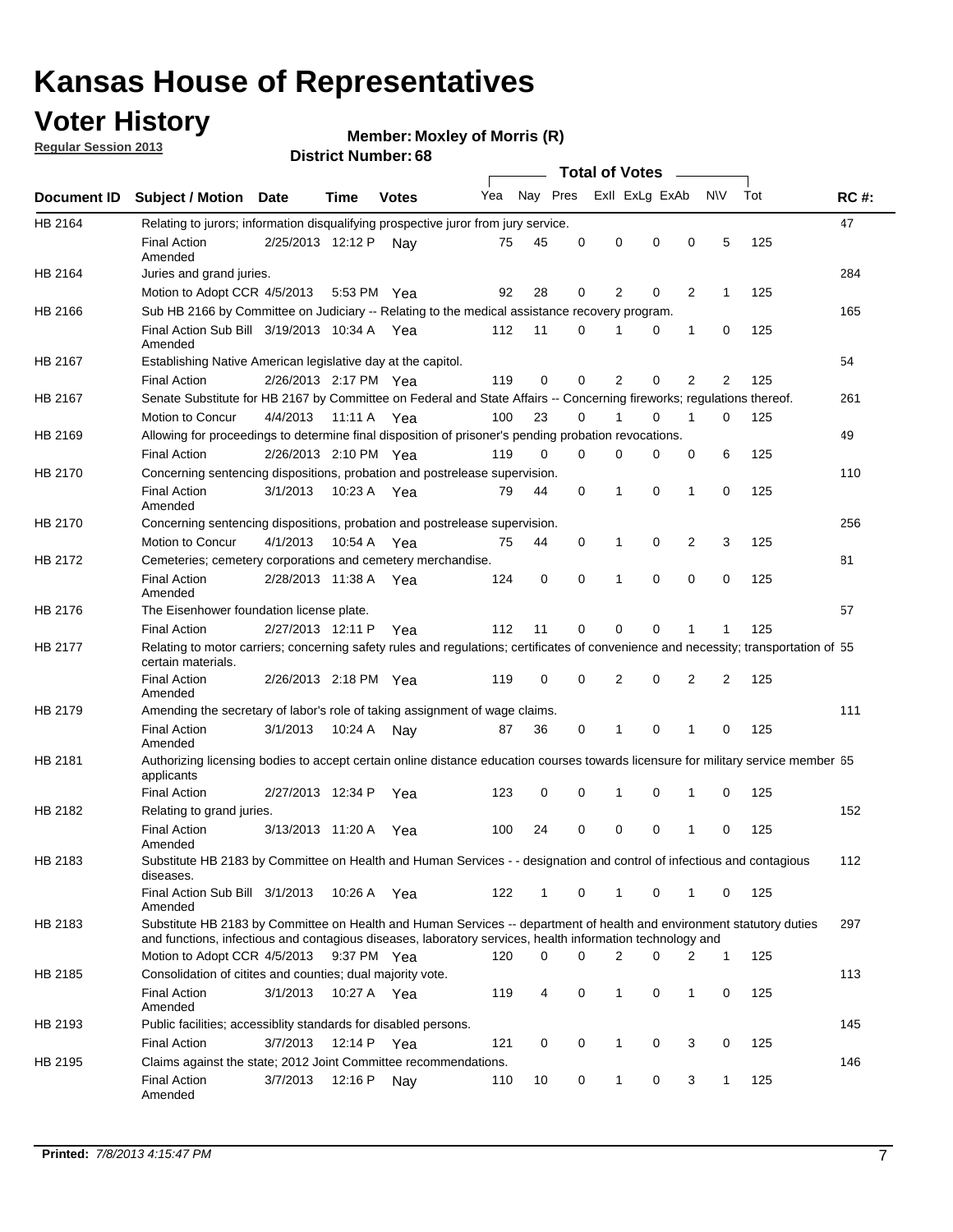### **Voter History**

**Member: Moxley of Morris (R)** 

**Regular Session 2013**

|             |                                                                                                                                                                                                                |                       |             |              |     |              | <b>Total of Votes</b> |                |   | $\sim$         |                |     |     |
|-------------|----------------------------------------------------------------------------------------------------------------------------------------------------------------------------------------------------------------|-----------------------|-------------|--------------|-----|--------------|-----------------------|----------------|---|----------------|----------------|-----|-----|
| Document ID | <b>Subject / Motion Date</b>                                                                                                                                                                                   |                       | Time        | <b>Votes</b> | Yea | Nay Pres     |                       | Exll ExLg ExAb |   |                | <b>NV</b>      | Tot | RC# |
| HB 2197     | Kansas state high school activities association; membership of board of directors and executive board.                                                                                                         |                       |             |              |     |              |                       |                |   |                |                |     | 249 |
|             | <b>Emergency Final</b><br><b>Action Amend</b>                                                                                                                                                                  | 3/26/2013 8:46 PM Yea |             |              | 69  | 53           | 0                     | 1              | 0 | 2              | 0              | 125 |     |
| HB 2199     | Second amendment protection act.                                                                                                                                                                               |                       |             |              |     |              |                       |                |   |                |                |     | 157 |
|             | <b>Final Action</b><br>Amended                                                                                                                                                                                 | 3/14/2013 11:34 A     |             | Yea          | 94  | 29           | 0                     | 0              | 0 | 2              | 0              | 125 |     |
| HB 2199     | Senate Substitute for HB 2199 by Committee on Federal and State Affairs--Secretary of Administration; successor; diretor of<br>accounts and reports; certain rules and regulations; Kansas liquor control act. |                       |             |              |     |              |                       |                |   |                |                |     | 313 |
|             | Motion to adopt CCR 5/22/2013 2:17 PM Yea                                                                                                                                                                      |                       |             |              | 89  | 23           | 0                     | 1              | 0 | 12             | 0              | 125 |     |
| HB 2200     | Executive chief information technology officer; office of information tehcnology services.                                                                                                                     |                       |             |              |     |              |                       |                |   |                |                |     | 114 |
|             | <b>Final Action</b><br>Amended                                                                                                                                                                                 | 3/1/2013              | 10:28 A Yea |              | 121 | 2            | $\Omega$              | 1              | 0 | 1              | 0              | 125 |     |
| HB 2201     | Telecommunications; regulation by the state corporation commission and distributions from the Kansas universal service<br>fund.                                                                                |                       |             |              |     |              |                       |                |   |                |                |     | 33  |
|             | <b>Final Action</b><br>Amended                                                                                                                                                                                 | 2/18/2013 11:24 A     |             | Yea          | 118 | 1            | 0                     | 2              | 0 | 4              | 0              | 125 |     |
| HB 2201     | Telecommunications; regulation by the state corporation commission and distributions from the Kansas universal service<br>fund.                                                                                |                       |             |              |     |              |                       |                |   |                |                |     | 278 |
|             | Motion to Adopt CCR 4/5/2013                                                                                                                                                                                   |                       | 12:57 P     | Nay          | 99  | 20           | 0                     | 2              | 0 | 3              | 1              | 125 |     |
| HB 2202     | Providing automatic relief from certain motor carrier restrictions upon the governor's declaration of emergency.                                                                                               |                       |             |              |     |              |                       |                |   |                |                |     | 44  |
|             | <b>Final Action</b><br>Amended                                                                                                                                                                                 | 2/20/2013 12:25 P     |             | Yea          | 122 | 0            | 0                     | 0              | 0 | 0              | 3              | 125 |     |
| HB 2203     | Relating to exercise of religion.                                                                                                                                                                              |                       |             |              |     |              |                       |                |   |                |                |     | 115 |
|             | <b>Final Action</b><br>Amended                                                                                                                                                                                 | 3/1/2013              | 10:31 A     | Yea          | 109 | 14           | 0                     | 1              | 0 | 1              | 0              | 125 |     |
| HB 2203     | Relating to exercise of religion.                                                                                                                                                                              |                       |             |              |     |              |                       |                |   |                |                |     | 200 |
|             | Motion to Concur                                                                                                                                                                                               | 3/25/2013 9:41 AM     |             | Yea          | 109 | 12           | 0                     | 2              | 0 | $\overline{2}$ | 0              | 125 |     |
| HB 2204     | Relating to redemption of real property.                                                                                                                                                                       |                       |             |              |     |              |                       |                |   |                |                |     | 116 |
|             | <b>Final Action</b><br>Amended                                                                                                                                                                                 | 3/1/2013              | 10:32 A Yea |              | 123 | 0            | 0                     | 1              | 0 | $\mathbf{1}$   | 0              | 125 |     |
| HB 2204     | Extending the judicial branch surcharge for two years.                                                                                                                                                         |                       |             |              |     |              |                       |                |   |                |                |     | 308 |
|             | Motion to adopt CCR 5/13/2013 10:38 A                                                                                                                                                                          |                       |             | Yea          | 121 | $\mathbf{1}$ | 0                     | 0              | 0 | 3              | 0              | 125 |     |
| HB 2205     | Adoption hearings; time and waiver of notice.                                                                                                                                                                  |                       |             |              |     |              |                       |                |   |                |                |     | 117 |
|             | <b>Final Action</b><br>Amended                                                                                                                                                                                 | 3/1/2013              | 10:33 A     | Yea          | 123 | 0            | 0                     | 1              | 0 | 1              | 0              | 125 |     |
| HB 2207     | Substitute HB 2207 by Committee on Agriculture and Natural Resources--Amending provisions relating to the regulation and<br>certification of animal feeding facilities.                                        |                       |             |              |     |              |                       |                |   |                |                |     | 56  |
|             | Final Action Sub Bill 2/26/2013 2:20 PM Yea                                                                                                                                                                    |                       |             |              | 119 | 0            | 0                     | 2              | 0 | $\overline{2}$ | $\overline{2}$ | 125 |     |
| HB 2207     | Substitute HB 2207 by Committee on Agriculture and Natural Resources--Amending provisions relating to the regulation and<br>certification of animal feeding facilities.                                        |                       |             |              |     |              |                       |                |   |                |                |     | 257 |
|             | Motion to Concur                                                                                                                                                                                               | 4/1/2013              | 2:23 PM Yea |              | 119 | 0            | 0                     |                | 0 | 3              | 2              | 125 |     |
| HB 2209     | Amendments to the Kansas offender registration act.                                                                                                                                                            |                       |             |              |     |              |                       |                |   |                |                |     | 66  |
|             | Final Action<br>Amended                                                                                                                                                                                        | 2/27/2013 12:35 P Yea |             |              | 123 | 0            | 0                     | 1              | 0 | 1              | 0              | 125 |     |
| HB 2210     | Elections; change of party affiliation.                                                                                                                                                                        |                       |             |              |     |              |                       |                |   |                |                |     | 132 |
|             | Emergency Final<br><b>Action Amend</b>                                                                                                                                                                         | 3/1/2013              | 1:02 PM Nay |              | 72  | 49           | 0                     | 1              | 0 | 1              | $\overline{2}$ | 125 |     |
| HB 2212     | Concerning the requirements to receiving a service grant through the veterans claims assistance program.                                                                                                       |                       |             |              |     |              |                       |                |   |                |                |     | 118 |
|             | <b>Final Action</b>                                                                                                                                                                                            | 3/1/2013              | 10:34 A     | Yea          | 123 | 0            | 0                     | 1              | 0 | 1              | 0              | 125 |     |
| HB 2213     | Member elections and retirement benefit determinations and one-time payments under KPERS act of 2015.                                                                                                          |                       |             |              |     |              |                       |                |   |                |                |     | 27  |
|             | <b>Final Action</b><br>Amended                                                                                                                                                                                 | 2/15/2013 11:19 A Yea |             |              | 115 | 0            | 0                     | 2              | 2 | 3              | 3              | 125 |     |
| HB 2213     | Member elections and retirement benefit determinations and one-time payments under KPERS act of 2015.                                                                                                          |                       |             |              |     |              |                       |                |   |                |                |     | 311 |
|             | Motion to adopt CCR 5/20/2013 2:11 PM Yea                                                                                                                                                                      |                       |             |              | 104 | 0            | 0                     | 1              | 0 | 16             | 4              | 125 |     |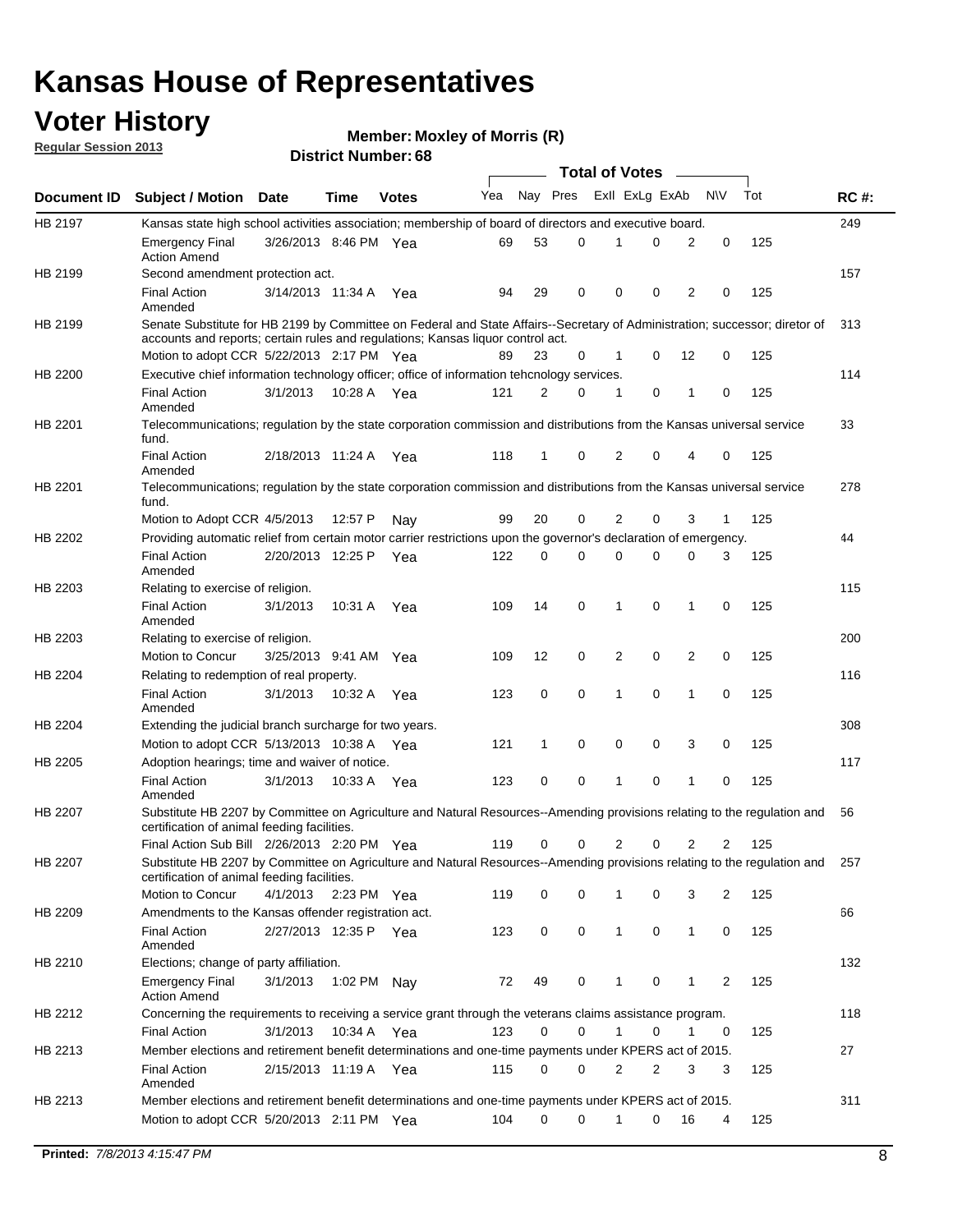### **Voter History**

**Member: Moxley of Morris (R)** 

**Regular Session 2013**

|                |                                                                                                                                                                                                       |                       |             | <b>DISTILL MUILIDEL. 00</b> |     |                |   |          | Total of Votes – |    |           |     |             |
|----------------|-------------------------------------------------------------------------------------------------------------------------------------------------------------------------------------------------------|-----------------------|-------------|-----------------------------|-----|----------------|---|----------|------------------|----|-----------|-----|-------------|
| Document ID    | <b>Subject / Motion Date</b>                                                                                                                                                                          |                       | <b>Time</b> | <b>Votes</b>                | Yea | Nay Pres       |   |          | Exll ExLg ExAb   |    | <b>NV</b> | Tot | <b>RC#:</b> |
| HB 2216        | Repealing certain joint committees and amending related statutes; amending the joint committees on special claims against<br>the state.                                                               |                       |             |                             |     |                |   |          |                  |    |           |     | 119         |
|                | <b>Final Action</b><br>Amended                                                                                                                                                                        | 3/1/2013              | 10:36 A     | Yea                         | 91  | 32             | 0 | 1        | 0                | 1  | 0         | 125 |             |
| HB 2216        | Repealing certain joint committees and amending related statutes; amending the joint committees on special claims against<br>the state.                                                               |                       |             |                             |     |                |   |          |                  |    |           |     | 323         |
|                | Motion to adopt CCR 6/2/2013                                                                                                                                                                          |                       | 12:18 A     | Nav                         | 81  | 28             | 0 | 1        | 0                | 6  | 9         | 125 |             |
| HB 2217        | Creating the crime of female genital mutilation and setting the penalty.                                                                                                                              |                       |             |                             |     |                |   |          |                  |    |           |     | 120         |
|                | <b>Final Action</b><br>Amended                                                                                                                                                                        | 3/1/2013              |             | 10:37 A Yea                 | 123 | 0              | 0 | 1        | 0                | 1  | 0         | 125 |             |
| HB 2218        | Driving under the influence of alcohol or drugs; tests; implied consent; administrative hearings.                                                                                                     |                       |             |                             |     |                |   |          |                  |    |           |     | 82          |
|                | <b>Final Action</b>                                                                                                                                                                                   | 2/28/2013 11:40 A     |             | Yea                         | 124 | 0              | 0 |          | $\Omega$         | 0  | 0         | 125 |             |
| HB 2218        | Driving under the influence of alcohol or drugs; boating under the influence of alcohol or drugs; tests; implied consent;<br>administrative hearings; aggravated battery DUI.                         |                       |             |                             |     |                |   |          |                  |    |           |     | 303         |
|                | Motion to adopt CCR 5/9/2013                                                                                                                                                                          |                       | 11:46 A     | Yea                         | 120 | $\overline{2}$ | 0 | 1        | 0                | 1  | 1         | 125 |             |
| HB 2221        | Enacting the equal access act; school employees; professional employees organization.                                                                                                                 |                       |             |                             |     |                |   |          |                  |    |           |     | 83          |
|                | <b>Final Action</b>                                                                                                                                                                                   | 2/28/2013 11:42 A     |             | Nav                         | 71  | 53             | 0 | 1        | 0                | 0  | 0         | 125 |             |
| HB 2222        | School districts; bullying policies.<br><b>Emergency Final</b>                                                                                                                                        | 3/1/2013              |             | 1:13 PM $Yea$               | 119 | 1              | 1 | 1        | 0                | 1  | 2         | 125 | 141         |
|                | <b>Action Amend</b>                                                                                                                                                                                   |                       |             |                             |     |                |   |          |                  |    |           |     |             |
| HB 2228        | Decreased employer payments to group insurance reserve fund for KPERS plan of death and long-term disability benefits<br>during fiscal years 2014 and 2015.                                           |                       |             |                             |     |                |   |          |                  |    |           |     | 28          |
|                | <b>Final Action</b><br>Amended                                                                                                                                                                        | 2/15/2013 11:21 A     |             | Yea                         | 115 | 0              | 0 | 2        | 2                | 3  | 3         | 125 |             |
| HB 2231        | Substitute HB 2231 by Committee on Appropriations - Appropriations for FY 2014, FY 2015, FY 2016, FY 2017 and FY 2018<br>for various state agencies; capital improvement projects.                    |                       |             |                             |     |                |   |          |                  |    |           |     | 177         |
|                | Final Action Sub Bill 3/20/2013 10:29 A<br>Amended                                                                                                                                                    |                       |             | Nav                         | 68  | 55             | 0 |          | 0                | 1  | 0         | 125 |             |
| HB 2234        | Contracts between the Kansas turnpike authority and the Kansas department of transportation.                                                                                                          |                       |             |                             |     |                |   |          |                  |    |           |     | 151         |
|                | <b>Final Action</b><br>Amended                                                                                                                                                                        | 3/11/2013 11:16 A Yea |             |                             | 81  | 41             | 0 | $\Omega$ | 1                | 2  | 0         | 125 |             |
| HB 2234        | Naming the secretary of transportation as the director of operations of the Kansas turnpike authority; pertaining to certain<br>contracts between the authority and the department of transportation. |                       |             |                             |     |                |   |          |                  |    |           |     | 299         |
|                | Motion to Adopt CCR 4/5/2013                                                                                                                                                                          |                       | 10:12 P     | Yea                         | 76  | 44             | 0 | 2        | 0                | 2  | 1         | 125 |             |
| <b>HB 2244</b> | Taxation of watercraft.<br><b>Emergency Final</b>                                                                                                                                                     | 3/26/2013 8:49 PM Yea |             |                             | 107 | 15             | 0 | 1        | 0                | 2  | 0         | 125 | 250         |
|                | <b>Action Amend</b>                                                                                                                                                                                   |                       |             |                             |     |                |   |          |                  |    |           |     |             |
| HB 2249        | City annexation of fire district land; double taxation; refund.                                                                                                                                       |                       |             |                             |     |                |   |          |                  |    |           |     | 121         |
|                | Final Action 3/1/2013 10:39 A Yea<br>Amended                                                                                                                                                          |                       |             |                             | 101 | 22             | 0 |          | $\mathbf 0$      |    |           | 125 |             |
| HB 2249        | Certain property issues; fire districts; historic preservation; solid waste.                                                                                                                          |                       |             |                             |     |                |   |          |                  |    |           |     | 310         |
|                | Motion to Adopt CCR 5/17/2013 10:25 A ExAb                                                                                                                                                            |                       |             |                             | 92  | 18             | 0 | 1        | 0                | 14 | 0         | 125 |             |
| HB 2252        | Eliminating the statute of limitations for prosecutions of rape and aggravated criminal sodomy.                                                                                                       |                       |             |                             |     |                |   |          |                  |    |           |     | 122         |
|                | <b>Final Action</b>                                                                                                                                                                                   | 3/1/2013              |             | 10:40 A Yea                 | 123 | 0              | 0 |          | 0                | 1  | 0         | 125 |             |
|                | Amended                                                                                                                                                                                               |                       |             |                             |     |                |   |          |                  |    |           |     |             |
| HB 2253        | Abortion; prohibiting funding for abortion services; amending late-term abortion and woman's- right-to-know statutes.                                                                                 |                       |             |                             |     |                |   |          |                  |    |           |     | 178         |
|                | <b>Final Action</b><br>Amended                                                                                                                                                                        | 3/20/2013 10:31 A Yea |             |                             | 92  | 31             | 0 | 1        | 0                | 1  | 0         | 125 |             |
| HB 2253        | Abortion; prohibiting funding for abortion services; amending late-term abortion and woman's- right-to-know statutes.                                                                                 |                       |             |                             |     |                |   |          |                  |    |           |     | 301         |
|                | Motion to Adopt CCR 4/5/2013                                                                                                                                                                          |                       |             | 10:34 P Yea                 | 90  | 30             | 0 | 2        | 0                | 2  | 1         | 125 |             |
| HB 2255        | Economic development; investments in telecommunications machinery and equipment.                                                                                                                      |                       |             |                             |     |                |   |          |                  |    |           |     | 142         |
|                | EFA Sub Bill<br>Amended                                                                                                                                                                               | 3/1/2013              |             | 1:15 PM Yea                 | 116 | 5              | 0 | 1        | 0                | 1  | 2         | 125 |             |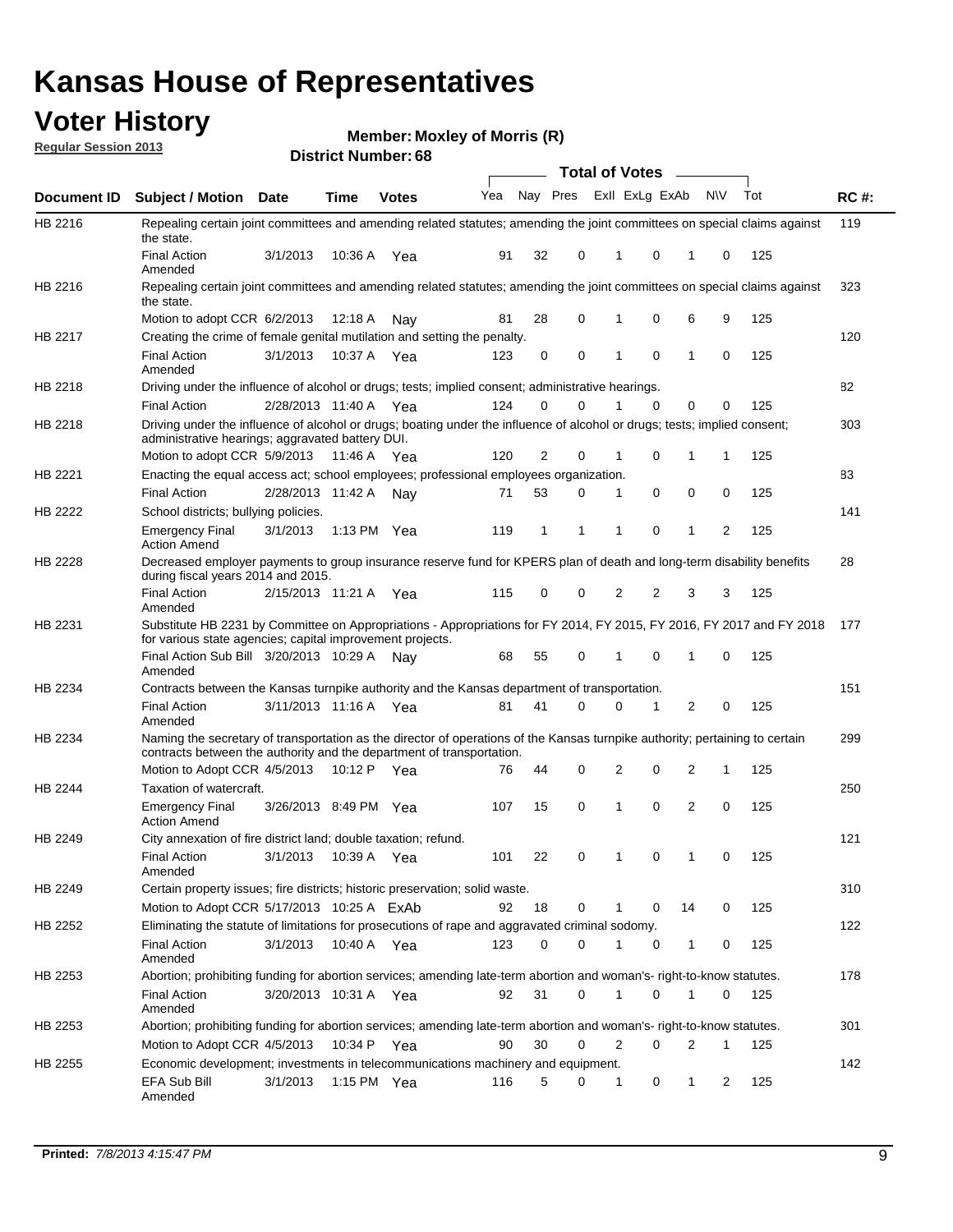### **Voter History**

**Member: Moxley of Morris (R)** 

**Regular Session 2013**

|                    |                                                                                                                                   |                       |             | DISTILITY MAILING . 00 |     |                         |             | Total of Votes – |              |                |              |     |             |
|--------------------|-----------------------------------------------------------------------------------------------------------------------------------|-----------------------|-------------|------------------------|-----|-------------------------|-------------|------------------|--------------|----------------|--------------|-----|-------------|
| <b>Document ID</b> | <b>Subject / Motion</b>                                                                                                           | <b>Date</b>           | Time        | <b>Votes</b>           | Yea | Nay Pres ExII ExLg ExAb |             |                  |              |                | <b>NV</b>    | Tot | <b>RC#:</b> |
| HB 2259            | Domestic relations; relating to dissolution of marriage;                                                                          |                       |             |                        |     |                         |             |                  |              |                |              |     | 58          |
|                    | <b>Final Action</b>                                                                                                               | 2/27/2013 12:12 P Yea |             |                        | 123 | 0                       | 0           | 1                | 0            | 1              | 0            | 125 |             |
| HB 2261            | Authorizing the expenditure of unencumbered balances held by school district; removing the cap for contingency reserve<br>fund.   |                       |             |                        |     |                         |             |                  |              |                |              |     | 48          |
|                    | <b>Final Action</b><br>Amended                                                                                                    | 2/25/2013 12:13 P     |             | Yea                    | 120 | 0                       | 0           | 0                | 0            | 0              | 5            | 125 |             |
| HB 2261            | School districts; expenditure of unencumbered bala ces; removing the cap for contingency reserve fund; establishing celebrate 305 |                       |             |                        |     |                         |             |                  |              |                |              |     |             |
|                    | freedom week; bullying policies. ies.<br>Motion to adopt CCR 5/9/2013                                                             |                       |             |                        |     | $\mathbf{1}$            | 0           | 1                | 0            | 4              | 0            |     |             |
| HB 2262            | Substitute HB 2262 by Committee on Appropriations - Amending the percentage amount that is deposited into the oil and gas 210     |                       | 2:25 PM Yea |                        | 119 |                         |             |                  |              |                |              | 125 |             |
|                    | valuation depletion trust fund from 12.41% to 8.25%.<br>Final Action Sub Bill 3/26/2013 9:58 AM Yea                               |                       |             |                        | 96  | 23                      | 0           |                  | 0            | 5              | 0            | 125 |             |
| HB 2267            | Income tax, credits, high performance incentive program; subtraction modifications, certain expenses related to living dinor      |                       |             |                        |     |                         |             |                  |              |                |              |     | 252         |
|                    | organ donations.                                                                                                                  |                       |             |                        |     |                         |             |                  |              |                |              |     |             |
|                    | <b>Emergency Final</b><br><b>Action Amend</b>                                                                                     | 3/26/2013 8:52 PM Yea |             |                        | 106 | 16                      | 0           | $\mathbf 1$      | 0            | 2              | 0            | 125 |             |
| HB 2269            | John Bower memorial highway.                                                                                                      |                       |             |                        |     |                         |             |                  |              |                |              |     | 84          |
|                    | <b>Final Action</b><br>Amended                                                                                                    | 2/28/2013 11:44 A Yea |             |                        | 114 | 10                      | 0           | 1                | 0            | 0              | 0            | 125 |             |
| HB 2272            | Exempting IRB-purchased property from property taxatin without state ownerhsip requirement.                                       |                       |             |                        |     |                         |             |                  |              |                |              |     | 123         |
|                    | <b>Final Action</b>                                                                                                               | 3/1/2013              | 10:41 A Yea |                        | 123 | 0                       | 0           | 1                | 0            | $\mathbf{1}$   | 0            | 125 |             |
| HB 2278            | Creating a penalty enhancement for the theft or burglary of a firearm.                                                            |                       |             |                        |     |                         |             |                  |              |                |              |     | 135         |
|                    | <b>Emergency Final</b><br><b>Action Amend</b>                                                                                     | 3/1/2013              | 1:06 PM Yea |                        | 117 | 4                       | $\mathbf 0$ | 1                | $\Omega$     | $\mathbf 1$    | 2            | 125 |             |
| HB 2280            | School districts; establishing celebrate freedom week and related curriculum.                                                     |                       |             |                        |     |                         |             |                  |              |                |              |     | 140         |
|                    | <b>Emergency Final</b><br><b>Action Amend</b>                                                                                     | 3/1/2013              | 1:12 PM Yea |                        | 95  | 25                      | 1           | 1                | $\mathbf 0$  | $\mathbf{1}$   | 2            | 125 |             |
| HB 2294            | Kansas uniform securities act.                                                                                                    |                       |             |                        |     |                         |             |                  |              |                |              |     | 124         |
|                    | <b>Final Action</b>                                                                                                               | 3/1/2013              | 10:42 A     | Yea                    | 123 | 0                       | 0           | 1                | 0            | 1              | 0            | 125 |             |
| HB 2296            | Campaign finance; permitted uses of campaign funds.                                                                               |                       |             |                        |     |                         |             |                  |              |                |              |     | 148         |
|                    | <b>Final Action</b>                                                                                                               | 3/8/2013              | 11:12 A Yea |                        | 120 | $\mathbf{1}$            | 0           | 0                | $\mathbf{1}$ | $\overline{2}$ | $\mathbf{1}$ | 125 |             |
| HB 2298            | Amending the crimes of interference with law enforcement and giving a false alarm.                                                |                       |             |                        |     |                         |             |                  |              |                |              |     | 136         |
|                    | <b>Emergency Final</b><br>Action                                                                                                  | 3/1/2013              | 1:07 PM Yea |                        | 121 | 0                       | 0           | 1                | 0            | $\mathbf{1}$   | 2            | 125 |             |
| HB 2302            | Relating to drug screening, criminal history record check and fingerprinting of certain persons and employees.                    |                       |             |                        |     |                         |             |                  |              |                |              |     | 85          |
|                    | <b>Final Action</b><br>Amended                                                                                                    | 2/28/2013 11:45 A Yea |             |                        | 124 | 0                       | 0           | $\mathbf 1$      | 0            | 0              | 0            | 125 |             |
| HB 2303            | Relating to drivier's license fees; driving under the influence equipment fund.                                                   |                       |             |                        |     |                         |             |                  |              |                |              |     | 125         |
|                    | <b>Final Action</b><br>Amended                                                                                                    | 3/1/2013              | 10:44 A     | Nay                    | 113 | 10                      | 0           |                  | 0            | 1              | 0            | 125 |             |
| HB 2305            | Kansas storage tank act and containment of underground storage tanks.                                                             |                       |             |                        |     |                         |             |                  |              |                |              |     | 126         |
|                    | <b>Final Action</b>                                                                                                               | 3/1/2013              | 10:45 A     | Yea                    | 123 | 0                       | 0           | $\mathbf 1$      | 0            | $\mathbf{1}$   | 0            | 125 |             |
| HB 2305            | Kansas storage tank act and containment of underground storage tanks.                                                             |                       |             |                        |     |                         |             |                  |              |                |              |     | 197         |
|                    | Motion to Concur                                                                                                                  | 3/22/2013 11:36 A     |             | Yea                    | 119 | 0                       | 0           | 2                | 0            | 3              | $\mathbf{1}$ | 125 |             |
| HB 2311            | Increasing delinquent registration fees.                                                                                          |                       |             |                        |     |                         |             |                  |              |                |              |     | 127         |
|                    | <b>Final Action</b>                                                                                                               | 3/1/2013              | 10:50 A     | Nay                    | 24  | 99                      | 0           | 1                | 0            | 1              | 0            | 125 |             |
| HB 2312            | Kansas uninsurable health insurance plan; increase in life time limit.                                                            |                       |             |                        |     |                         |             |                  |              |                |              |     | 95          |
|                    | <b>Final Action</b>                                                                                                               | 3/1/2013              | 9:53 AM Yea |                        | 123 | 0                       | 0           | 1                | 0            | 1              | 0            | 125 |             |
| HB 2318            | Authorizing use of motorcycle headlamp modulation systems and side lamps.                                                         |                       |             |                        |     |                         |             |                  |              |                |              |     | 128         |
|                    | <b>Final Action</b><br>Amended                                                                                                    | 3/1/2013              | 10:52 A     | Yea                    | 123 | 0                       | 0           | 1                | 0            | 1              | 0            | 125 |             |
| HB 2318            | Authorizing use of motorcycle headlamp modulation systems and side lamps.                                                         |                       |             |                        |     |                         |             |                  |              |                |              |     | 201         |
|                    | Motion to Concur                                                                                                                  | 3/25/2013 9:44 AM Yea |             |                        | 121 | 0                       | 0           | 2                | 0            | $\overline{2}$ | 0            | 125 |             |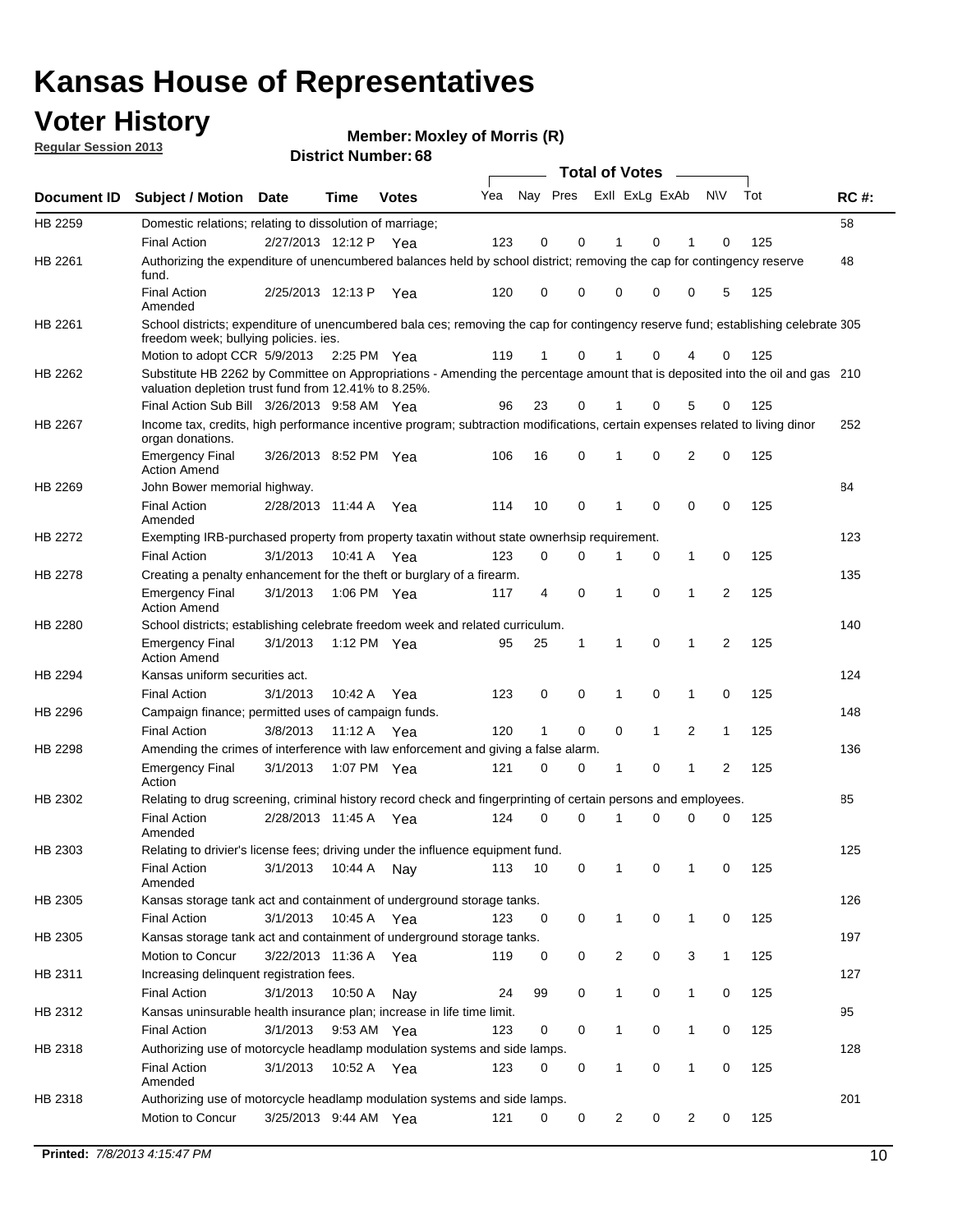### **Voter History**

**Member: Moxley of Morris (R)** 

**Regular Session 2013**

|             |                                                                                                                                                                                             |                       |             |              |     |             |             | <b>Total of Votes</b> |   |                |           |     |             |
|-------------|---------------------------------------------------------------------------------------------------------------------------------------------------------------------------------------------|-----------------------|-------------|--------------|-----|-------------|-------------|-----------------------|---|----------------|-----------|-----|-------------|
| Document ID | <b>Subject / Motion</b>                                                                                                                                                                     | <b>Date</b>           | Time        | <b>Votes</b> | Yea | Nay Pres    |             | Exll ExLg ExAb        |   |                | <b>NV</b> | Tot | <b>RC#:</b> |
| HB 2319     | Creating the coalition of innovative districts act.                                                                                                                                         |                       |             |              |     |             |             |                       |   |                |           |     | 149         |
|             | <b>Final Action</b>                                                                                                                                                                         | 3/8/2013              | 11:17 A     | Nav          | 74  | 47          | 0           | 0                     | 1 | 3              | 0         | 125 |             |
|             | Amended                                                                                                                                                                                     |                       |             |              |     |             |             |                       |   |                |           |     |             |
| HB 2319     | Creating the coalition of innovative districts act.                                                                                                                                         |                       |             |              |     |             |             |                       |   |                |           |     | 279         |
|             | Motion to Adopt CCR 4/5/2013                                                                                                                                                                |                       |             | 1:03 PM Nay  | 71  | 47          | 0           | 2                     | 0 | 3              | 2         | 125 |             |
| HB 2322     | Relating to the division of health of the department of health and environment.                                                                                                             |                       |             |              |     |             |             |                       |   |                |           |     | 86          |
|             | <b>Final Action</b><br>Amended                                                                                                                                                              | 2/28/2013 11:46 A Yea |             |              | 118 | 6           | 0           | 1                     | 0 | 0              | 0         | 125 |             |
| HB 2326     | VoIP and IP enabled services.                                                                                                                                                               |                       |             |              |     |             |             |                       |   |                |           |     | 129         |
|             | <b>Final Action</b>                                                                                                                                                                         | 3/1/2013              | 10.53 A     | Yea          | 123 | $\mathbf 0$ | 0           | $\mathbf{1}$          | 0 | 1              | 0         | 125 |             |
|             | Amended                                                                                                                                                                                     |                       |             |              |     |             |             |                       |   |                |           |     |             |
| HB 2338     | Courts; docket fees.                                                                                                                                                                        |                       |             |              |     |             |             |                       |   |                |           |     | 211         |
|             | <b>Final Action</b>                                                                                                                                                                         | 3/26/2013 10:00 A     |             | Nav          | 67  | 52          | 0           | $\mathbf 1$           | 0 | 5              | 0         | 125 |             |
|             | Amended                                                                                                                                                                                     |                       |             |              |     |             |             |                       |   |                |           |     |             |
| HB 2339     | Allowing insurers to return premiums to a policyholder separate from the notice of an adverse underwriting decision.                                                                        |                       |             |              | 124 | 0           | 0           |                       | 0 | 0              | 0         | 125 | 67          |
|             | <b>Final Action</b>                                                                                                                                                                         | 2/28/2013 11:16 A Yea |             |              |     |             |             |                       |   |                |           |     |             |
| HB 2339     | Combining life insurance with certain additional health related riders, insurance agents-lines of insurance, health insurance for 287<br>certain firefighters and law enforcement officers. |                       |             |              |     |             |             |                       |   |                |           |     |             |
|             | Motion to Adopt CCR 4/5/2013 7:15 PM Yea                                                                                                                                                    |                       |             |              | 116 | 4           | 0           | 2                     | 0 | 2              | -1        | 125 |             |
| HB 2343     | Relating to the secretary of health and environment; office of laboratory services.                                                                                                         |                       |             |              |     |             |             |                       |   |                |           |     | 130         |
|             | <b>Final Action</b>                                                                                                                                                                         | 3/1/2013              | 10:54 A Nay |              | 89  | 34          | 0           | 1                     | 0 | $\mathbf{1}$   | 0         | 125 |             |
| HB 2349     | School districts; audit by legislative post audit committee.                                                                                                                                |                       |             |              |     |             |             |                       |   |                |           |     | 87          |
|             | <b>Final Action</b>                                                                                                                                                                         | 2/28/2013 11:48 A Yea |             |              | 120 | 4           | $\mathbf 0$ | $\mathbf{1}$          | 0 | $\mathbf 0$    | 0         | 125 |             |
|             | Amended                                                                                                                                                                                     |                       |             |              |     |             |             |                       |   |                |           |     |             |
| HB 2349     | School districts; audit by legislative post audit committee.                                                                                                                                |                       |             |              |     |             |             |                       |   |                |           |     | 291         |
|             | Motion to Concur                                                                                                                                                                            | 4/5/2013              |             | 7:55 PM Yea  | 118 | 2           | 0           | 2                     | 0 | 2              | 1         | 125 |             |
| HB 2352     | Maximum benefits increased for certain members of the Kansas police and firemen's retirement system.                                                                                        |                       |             |              |     |             |             |                       |   |                |           |     | 88          |
|             | <b>Final Action</b>                                                                                                                                                                         | 2/28/2013 11:49 A     |             | Yea          | 124 | 0           | 0           | 1                     | 0 | 0              | 0         | 125 |             |
| HB 2353     | Adding certain controlled substances as schedule I drugs.                                                                                                                                   |                       |             |              |     |             |             |                       |   |                |           |     | 138         |
|             | Emergency Final<br>Action                                                                                                                                                                   | 3/1/2013              |             | 1:09 PM Yea  | 121 | 0           | 0           | $\mathbf{1}$          | 0 | 1              | 2         | 125 |             |
| HB 2357     | 242nd engineer company ae" KS army national guard ae" membrial highway.                                                                                                                     |                       |             |              |     |             |             |                       |   |                |           |     | 96          |
|             | <b>Final Action</b>                                                                                                                                                                         | 3/1/2013              |             | 9:54 AM Yea  | 123 | 0           | 0           | 1                     | 0 | 1              | 0         | 125 |             |
| HB 2357     | 242nd engineer company-KS army national guard- highway.                                                                                                                                     |                       |             |              |     |             |             |                       |   |                |           |     | 202         |
|             | Motion to Concur                                                                                                                                                                            | 3/25/2013 9:47 AM Yea |             |              | 121 | $\mathbf 0$ | $\mathbf 0$ | 2                     | 0 | $\overline{2}$ | 0         | 125 |             |
| HB 2363     | Exempting certain aggregate mining operations from department of health and environment regulations.                                                                                        |                       |             |              |     |             |             |                       |   |                |           |     | 131         |
|             | <b>Final Action</b><br>Amended                                                                                                                                                              | 3/1/2013              | 10:56 A     | Yea          | 123 | 0           | 0           | 1                     | 0 | 1              | 0         | 125 |             |
| HB 2363     | Water; wastewater regulations for sand and gravel; streams, dams and water obstructions.                                                                                                    |                       |             |              |     |             |             |                       |   |                |           |     | 280         |
|             | Motion to Adopt CCR 4/5/2013                                                                                                                                                                |                       |             | 1:10 PM Yea  | 119 | 0           | 0           | 2                     | 0 | 3              | 1         | 125 |             |
| HB 2368     | Relating to the governor's mental health services planning council.                                                                                                                         |                       |             |              |     |             |             |                       |   |                |           |     | 137         |
|             | Emergency Final<br><b>Action Amend</b>                                                                                                                                                      | 3/1/2013              |             | 1:08 PM Yea  | 121 | 0           | 0           | 1                     | 0 | $\mathbf{1}$   | 2         | 125 |             |
| HB 2377     | Relating to court fees and costs; judicial branch surcharge fund.                                                                                                                           |                       |             |              |     |             |             |                       |   |                |           |     | 212         |
|             | <b>Final Action</b>                                                                                                                                                                         | 3/26/2013 10:01 A Yea |             |              | 118 | 1           | 0           |                       | 0 | 5              | 0         | 125 |             |
| HB 2378     | Sales tax exemption for sales of certain machinery and equipment used for surface mining activities.                                                                                        |                       |             |              |     |             |             |                       |   |                |           |     | 251         |
|             | Emergency Final<br><b>Action Amend</b>                                                                                                                                                      | 3/26/2013 8:51 PM Yea |             |              | 104 | 18          | 0           | 1                     | 0 | 2              | 0         | 125 |             |
| HB 2381     | Election campaign finance; removing certain limitations to contributions made during legislative sessions.                                                                                  |                       |             |              |     |             |             |                       |   |                |           |     | 198         |
|             | <b>Final Action</b>                                                                                                                                                                         | 3/25/2013 9:30 AM Yea |             |              | 100 | 21          | 0           | 2                     | 0 | 2              | 0         | 125 |             |
|             | Amended                                                                                                                                                                                     |                       |             |              |     |             |             |                       |   |                |           |     |             |
| HB 2387     | Clarifying that felony murder is not a lesser included offense of capital murder.                                                                                                           |                       |             |              |     |             |             |                       |   |                |           |     | 213         |
|             | <b>Final Action</b>                                                                                                                                                                         | 3/26/2013 10:02 A     |             | Yea          | 117 | 2           | 0           | 1                     | 0 | 5              | 0         | 125 |             |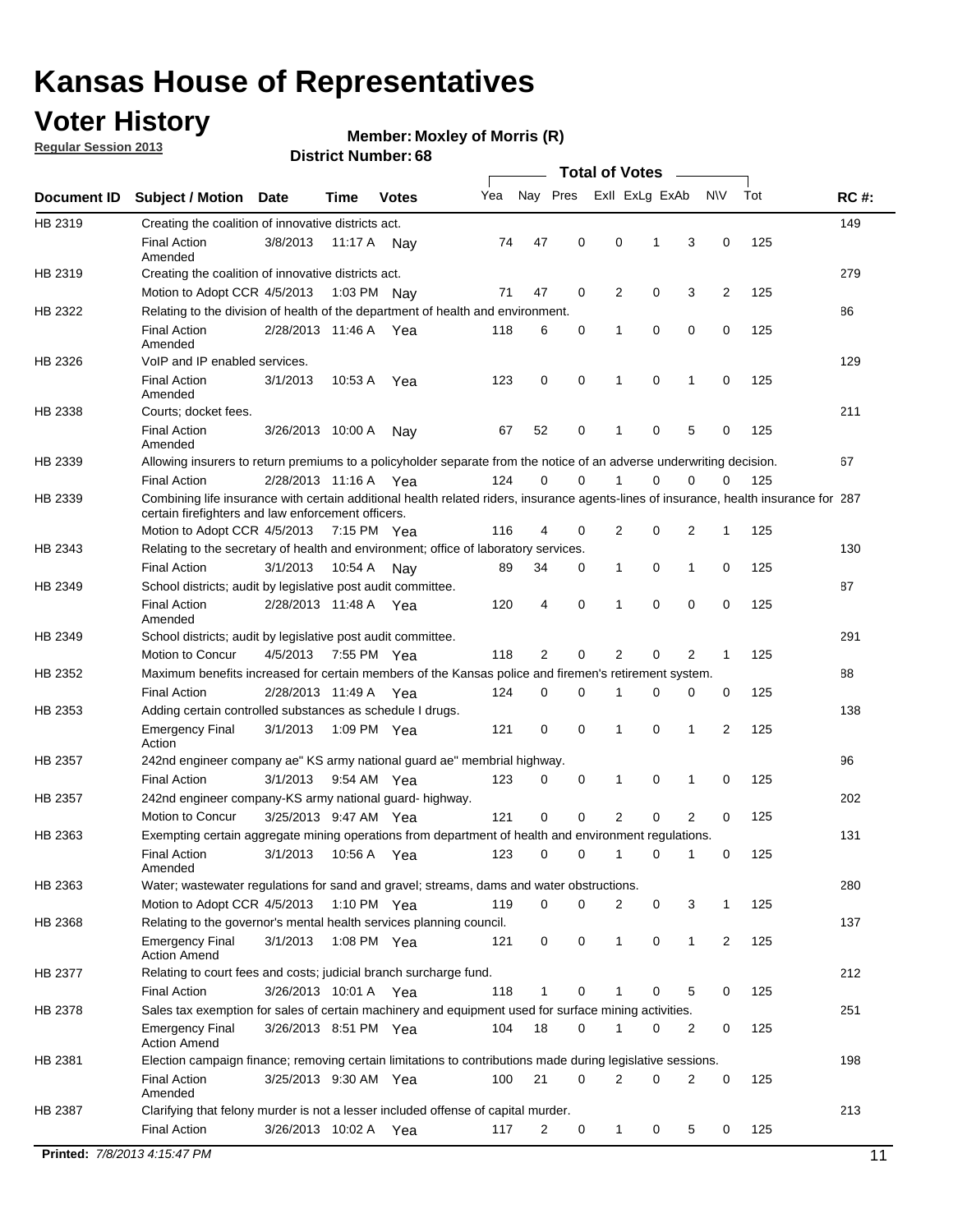### **Voter History**

**Member: Moxley of Morris (R)** 

**Regular Session 2013**

|                    |                                                                                                                                                                                                                                                  |                       |         |              |     |    |             |   | <b>Total of Votes</b>   | $\sim$         |           |     |     |
|--------------------|--------------------------------------------------------------------------------------------------------------------------------------------------------------------------------------------------------------------------------------------------|-----------------------|---------|--------------|-----|----|-------------|---|-------------------------|----------------|-----------|-----|-----|
| <b>Document ID</b> | Subject / Motion Date                                                                                                                                                                                                                            |                       | Time    | <b>Votes</b> | Yea |    |             |   | Nay Pres Exll ExLg ExAb |                | <b>NV</b> | Tot | RC# |
| HB 2389            | Capital murder; notice of intent to seek the death penalty.                                                                                                                                                                                      |                       |         |              |     |    |             |   |                         |                |           |     | 214 |
|                    | <b>Final Action</b>                                                                                                                                                                                                                              | 3/26/2013 10:03 A     |         | Yea          | 118 | 1  | 0           | 1 | 0                       | 5              | 0         | 125 |     |
| HB 2391            | School finance; amount of tax levy authorized to finance ancillary school facilities.                                                                                                                                                            |                       |         |              |     |    |             |   |                         |                |           |     | 237 |
|                    | <b>Emergency Final</b><br><b>Action Amend</b>                                                                                                                                                                                                    | 3/26/2013 8:30 PM Nay |         |              | 64  | 57 | 0           | 1 | 0                       | $\overline{2}$ | 1         | 125 |     |
| HB 2391            | Senate Substitute for HB 2391 by Committee on Ways and Means - Creating the joint committee on uniform educational<br>standards oversight.                                                                                                       |                       |         |              |     |    |             |   |                         |                |           |     | 321 |
|                    | Sub Motion to Concur 6/1/2013                                                                                                                                                                                                                    |                       | 10:06 P | Nav          | 55  | 58 | 0           |   | 0<br>0                  | 6              | 6         | 125 |     |
| HB 2396            | Allowing the secretary of administration to identify state owned real property as surplus property and establishing an appeals 253<br>process of such identification; also amending procedures for the disposition of state surplus real estate. |                       |         |              |     |    |             |   |                         |                |           |     |     |
|                    | <b>Emergency Final</b><br><b>Action Amend</b>                                                                                                                                                                                                    | 3/26/2013 8:53 PM Yea |         |              | 122 | 0  | $\Omega$    |   | $\Omega$                | 2              | 0         | 125 |     |
| HB 2403            | Issuing \$1,500,000,000 of pension obligation bonds to finance a portion of the unfunded actuarial liability of KPERS.                                                                                                                           |                       |         |              |     |    |             |   |                         |                |           |     | 236 |
|                    | <b>Final Action</b><br>Amended                                                                                                                                                                                                                   | 3/26/2013 8:29 PM Yea |         |              | 73  | 49 | $\Omega$    | 1 | 0                       | 2              | 0         | 125 |     |
| <b>HCR 5014</b>    | Urging approval of the Presidential Permit application allowing the construction and operation of the TransCanada Keystone<br>XL Pipeline.                                                                                                       |                       |         |              |     |    |             |   |                         |                |           |     | 215 |
|                    | <b>Final Action</b>                                                                                                                                                                                                                              | 3/26/2013 10:05 A     |         | Yea          | 108 | 11 | 0           | 1 | 0                       | 5              | 0         | 125 |     |
| HR 6004            | Rules of House of Representatives, permanent rules of the 2013-2014 biennium.                                                                                                                                                                    |                       |         |              |     |    |             |   |                         |                |           |     | 4   |
|                    | <b>Final Action</b><br>Amended                                                                                                                                                                                                                   | 1/28/2013 11:09 A     |         | Nav          | 82  | 40 | $\Omega$    | 0 | 0                       | 3              | $\Omega$  | 125 |     |
| SB 1               | Legislative Post Audit; periodic audits of the State treasurer and the pooled money investment board.                                                                                                                                            |                       |         |              |     |    |             |   |                         |                |           |     | 216 |
|                    | <b>Final Action</b><br>Amended                                                                                                                                                                                                                   | 3/26/2013 10:06 A     |         | Yea          | 118 | 1  | 0           | 1 | 0                       | 5              | 0         | 125 |     |
| SB 16              | Kansas racketeer influenced and corrupt organization act, criminal street gangs.                                                                                                                                                                 |                       |         |              |     |    |             |   |                         |                |           |     | 217 |
|                    | <b>Final Action</b><br>Amended                                                                                                                                                                                                                   | 3/26/2013 10:12 A     |         | Yea          | 74  | 45 | 0           | 1 | 0                       | 5              | 0         | 125 |     |
| SB 20              | Civil procedure; temporary restraining orders and poverty affidavits.                                                                                                                                                                            |                       |         |              |     |    |             |   |                         |                |           |     | 190 |
|                    | <b>Final Action</b><br>Amended                                                                                                                                                                                                                   | 3/22/2013 11:15 A     |         | Yea          | 119 | 0  | 0           |   | 2<br>0                  | 3              | 1         | 125 |     |
| <b>SB 20</b>       | Civil procedure; temporary restraining orders and poverty affidavits.                                                                                                                                                                            |                       |         |              |     |    |             |   |                         |                |           |     | 304 |
|                    | Motion to adopt CCR 5/9/2013                                                                                                                                                                                                                     |                       |         | 2:21 PM Yea  | 119 | 1  | 0           |   | 0                       | 4              | 0         | 125 |     |
| SB 21              | Firearms; criminal possession of a firearm; expungement; personal and family protection act.                                                                                                                                                     |                       |         |              |     |    |             |   |                         |                |           |     | 255 |
|                    | <b>Emergency Final</b><br>Action                                                                                                                                                                                                                 | 3/26/2013 8:56 PM Yea |         |              | 119 | 3  | $\Omega$    | 1 | 0                       | $\overline{2}$ | 0         | 125 |     |
| SB 23              | Continuation of statewide tax levy for public schools.                                                                                                                                                                                           |                       |         |              |     |    |             |   |                         |                |           |     | 243 |
|                    | <b>Emergency Final</b><br><b>Action Amend</b>                                                                                                                                                                                                    | 3/26/2013 8:38 PM Yea |         |              | 122 | 0  | 0           | 1 | 0                       | 2              | 0         | 125 |     |
| SB 23              | School districts; sttewide tax levy for public schools; school finance amendments.                                                                                                                                                               |                       |         |              |     |    |             |   |                         |                |           |     | 296 |
|                    | Motion to Adopt CCR 4/5/2013                                                                                                                                                                                                                     |                       |         | 9:32 PM Yea  | 119 | 1  | 0           |   | 2<br>0                  | 2              | 1         | 125 |     |
| SB 24              | Insurance - Risk-based capital requirements for property, casualty and life insurance companies.                                                                                                                                                 |                       |         |              |     |    |             |   |                         |                |           |     | 204 |
|                    | <b>Final Action</b>                                                                                                                                                                                                                              | 3/26/2013 9:50 AM Yea |         |              | 119 | 0  | 0           | 1 | 0                       | 5              | 0         | 125 |     |
| <b>SB 25</b>       | Insurance-Risk-based capital requirements for health organizations.                                                                                                                                                                              |                       |         |              |     |    |             |   |                         |                |           |     | 205 |
|                    | <b>Final Action</b>                                                                                                                                                                                                                              | 3/26/2013 9:51 AM Yea |         |              | 119 | 0  | 0           | 1 | 0                       | 5              | 0         | 125 |     |
| <b>SB 27</b>       | Eligibility of students under the military service scholarship program act.                                                                                                                                                                      |                       |         |              |     |    |             |   |                         |                |           |     | 166 |
|                    | <b>Final Action</b><br>Amended                                                                                                                                                                                                                   | 3/19/2013 10:35 A Yea |         |              | 123 | 0  | 0           | 1 | 0                       | 1              | 0         | 125 |     |
| SB 28              | Authorizing the division of emergency management within the adjutant general's department to accept certain real property.                                                                                                                       |                       |         |              |     |    |             |   |                         |                |           |     | 184 |
|                    | Final Action                                                                                                                                                                                                                                     | 3/21/2013 11:22 A Yea |         |              | 121 | 0  | $\mathbf 0$ |   | 0<br>$\mathbf{1}$       | 3              | 0         | 125 |     |
| <b>SB 37</b>       | Kansas home inspectors professional competence and financial responsibility act.                                                                                                                                                                 |                       |         |              |     |    |             |   |                         |                |           |     | 218 |
|                    | <b>Final Action</b>                                                                                                                                                                                                                              | 3/26/2013 10:14 A Yea |         |              | 102 | 17 | 0           |   | 0<br>1                  | 5              | 0         | 125 |     |
| SB 51              | Health insurance coverage for bankers association.                                                                                                                                                                                               |                       |         |              |     |    |             |   |                         |                |           |     | 189 |
|                    | <b>Final Action</b>                                                                                                                                                                                                                              | 3/22/2013 11:14 A Yea |         |              | 119 | 0  | 0           |   | $\overline{c}$<br>0     | 3              | 1         | 125 |     |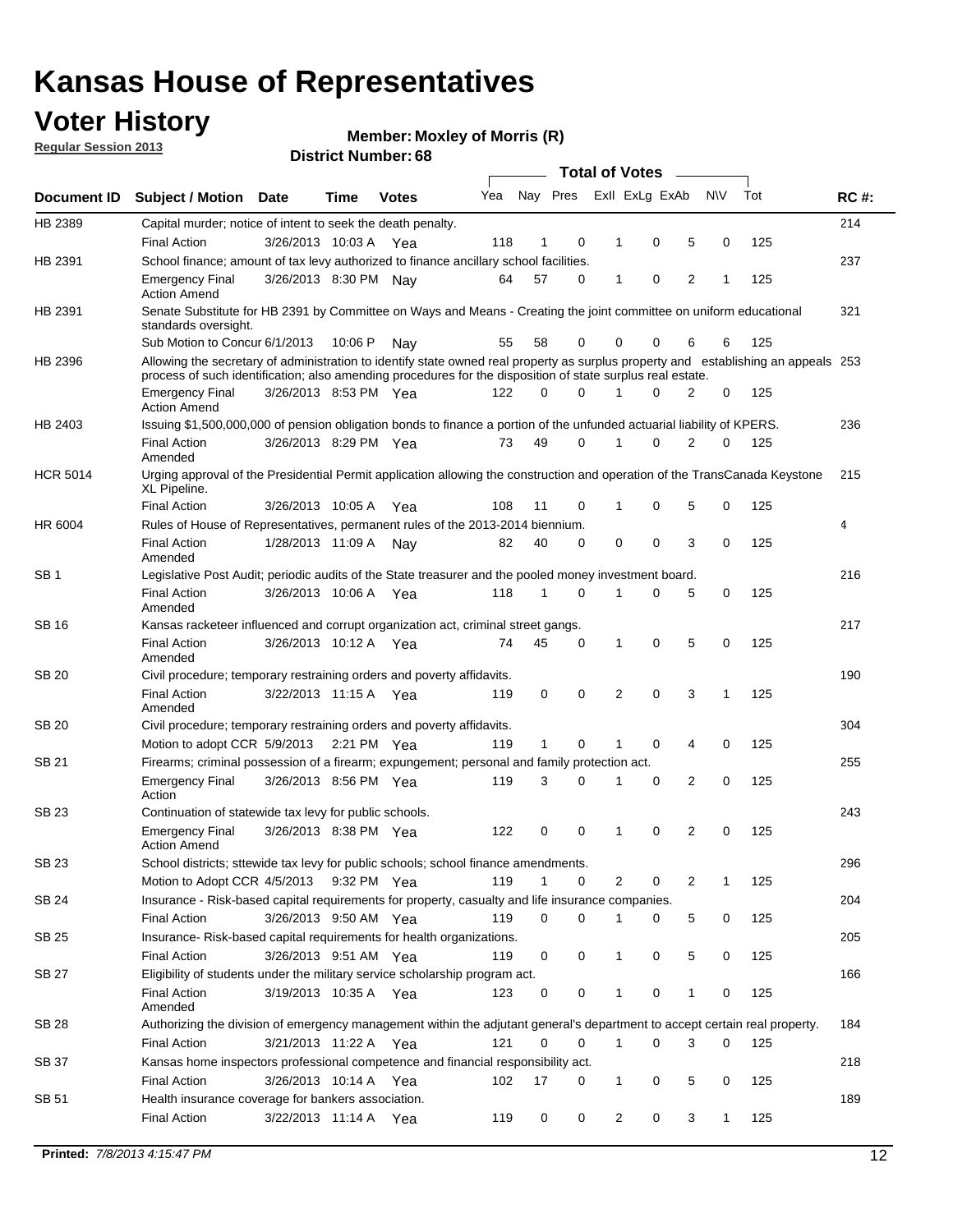### **Voter History**

**Member: Moxley of Morris (R)** 

**Regular Session 2013**

| Document ID  | <b>Subject / Motion</b>                                                                                                                                                                                                                    | <b>Date</b>           | Time | <b>Votes</b> | Yea | Nay Pres |          | Exll ExLg ExAb |             |                | <b>NV</b>      | Tot | <b>RC#:</b> |
|--------------|--------------------------------------------------------------------------------------------------------------------------------------------------------------------------------------------------------------------------------------------|-----------------------|------|--------------|-----|----------|----------|----------------|-------------|----------------|----------------|-----|-------------|
| SB 52        | Mortgage interest rate cap increase.                                                                                                                                                                                                       |                       |      |              |     |          |          |                |             |                |                |     | 238         |
|              | <b>Emergency Final</b><br>Action                                                                                                                                                                                                           | 3/26/2013 8:32 PM Yea |      |              | 120 | 2        | 0        |                | 0           | 2              | 0              | 125 |             |
| <b>SB 56</b> | Transferring the recognition of county fair associations from the secretary of agriculture to the board of county<br>commissioners.                                                                                                        |                       |      |              |     |          |          |                |             |                |                |     | 191         |
|              | <b>Final Action</b><br>Amended                                                                                                                                                                                                             | 3/22/2013 11:21 A     |      | Yea          | 119 | 0        | 0        | 2              | 0           | 3              | 1              | 125 |             |
| SB 57        | Substitute for SB 57 by Committee on Agriculture - Agriculture; powers and duties of the department of agriculture relating to<br>poultry improvement plan and domesticated deer.                                                          |                       |      |              |     |          |          |                |             |                |                |     | 192         |
|              | Final Action Sub Bill 3/22/2013 11:24 A Yea<br>Amended                                                                                                                                                                                     |                       |      |              | 79  | 40       | 0        | 2              | 0           | 3              | -1             | 125 |             |
| SB 57        | Substitute for SB 57 by Committee on Agriculture - Agriculture; powers and duties of the department of agriculture relating to<br>poultry improvement plan, stockyards and domesticated deer.                                              |                       |      |              |     |          |          |                |             |                |                |     | 262         |
|              | Motion to adopt CCR 4/4/2013 2:18 PM Yea                                                                                                                                                                                                   |                       |      |              | 80  | 42       | 0        | 1              | 0           | $\overline{2}$ | 0              | 125 |             |
| SB 58        | Sentencing for unlawful manufacturing of controlled substances.                                                                                                                                                                            |                       |      |              |     |          |          |                |             |                |                |     | 219         |
|              | <b>Final Action</b>                                                                                                                                                                                                                        | 3/26/2013 10:15 A     |      | Yea          | 119 | 0        | 0        | 1              | 0           | 5              | 0              | 125 |             |
| SB 59        | Attorney general; reward for information.                                                                                                                                                                                                  |                       |      |              |     |          |          |                |             |                |                |     | 193         |
|              | <b>Final Action</b>                                                                                                                                                                                                                        | 3/22/2013 11:25 A     |      | Yea          | 119 | 0        | 0        | 2              | 0           | 3              | 1              | 125 |             |
| SB 62        | Making gas pipeline safety terminology consistent with federal regulations.                                                                                                                                                                |                       |      |              |     |          |          |                |             |                |                |     | 163         |
|              | <b>Final Action</b>                                                                                                                                                                                                                        | 3/19/2013 10:32 A     |      | Yea          | 123 | 0        | 0        | 1              | 0           | 1              | 0              | 125 |             |
| SB 63        | Elections; voting crimes, penalties and prosecution.                                                                                                                                                                                       |                       |      |              |     |          |          |                |             |                |                |     | 246         |
|              | <b>Emergency Final</b><br><b>Action Amend</b>                                                                                                                                                                                              | 3/26/2013 8:42 PM Nay |      |              | 69  | 53       | 0        | 1              | $\mathbf 0$ | $\overline{2}$ | $\mathbf 0$    | 125 |             |
| <b>SB68</b>  | Driver's license examinations; locations.                                                                                                                                                                                                  |                       |      |              |     |          |          |                |             |                |                |     | 220         |
|              | <b>Final Action</b>                                                                                                                                                                                                                        | 3/26/2013 10:16 A     |      | Yea          | 116 | 3        | 0        | 1              | 0           | 5              | 0              | 125 |             |
| SB 69        | Motor vehicles; vehicle registration and license plates.                                                                                                                                                                                   |                       |      |              |     |          |          |                |             |                |                |     | 167         |
|              | <b>Final Action</b>                                                                                                                                                                                                                        | 3/19/2013 10:37 A     |      | Yea          | 117 | 6        | 0        | 1              | 0           | 1              | 0              | 125 |             |
| SB 74        | Prison-made goods act; prohibiting prisoner production of manufactured or modular homes.                                                                                                                                                   |                       |      |              |     |          |          |                |             |                |                |     | 221         |
|              | <b>Final Action</b>                                                                                                                                                                                                                        | 3/26/2013 10:19 A     |      | Nay          | 87  | 32       | 0        | 1              | 0           | 5              | 0              | 125 |             |
| SB 75        | Record requirements and civil penalties relating to sales of plastic bulk merchandise containers.                                                                                                                                          |                       |      |              |     |          |          |                |             |                |                |     | 222         |
|              | <b>Final Action</b>                                                                                                                                                                                                                        | 3/26/2013 10:21 A     |      | Yea          | 101 | 18       | 0        | 1              | 0           | 5              | 0              | 125 |             |
| SB 81        | Open records; requests for criminal justice information; restriction of certain officials' information from publicly accessible<br>records.<br><b>Final Action</b>                                                                         | 3/22/2013 11:27 A     |      |              | 119 | 0        | 0        | 2              | 0           | 3              | 1              | 125 | 194         |
| <b>SB83</b>  | Amended                                                                                                                                                                                                                                    |                       |      | Yea          |     |          |          |                |             |                |                |     | 187         |
|              | House Substitute for SB 83 by Committee on Taxation - Income tax deductions and modifications; severance tax; sales tax;<br>delinquent tax liabilities.<br>Final Action Sub Bill 3/21/2013 11:30 A Yea                                     |                       |      |              | 96  | 25       | 0        | $\mathbf{1}$   | 0           | 3              | 0              | 125 |             |
| SB 83        | House Substitute for SB 83 by Committee on Taxation--Income tax deductions and modifications; severance tax; sales tax and 260                                                                                                             |                       |      |              |     |          |          |                |             |                |                |     |             |
|              | compensating use tax, preseumptions relating to nexus; property tax, exemptions, new automobile manufacturinge property;<br>taxation of watercraft; leased commercial and industrial property appeals; correction of clerical errors.      |                       |      |              |     |          |          |                |             |                |                |     |             |
|              | Motion to adopt CCR 4/3/2013 10:35 A Yea                                                                                                                                                                                                   |                       |      |              | 104 | 15       | 0        | $\mathbf{1}$   | 0           | 3              | 2              | 125 |             |
| SB 84        | House Substitute for SB 84 by Committee on Taxation - Reduction to state income tax rates based on selected actual state<br>general fund receipts computations; distribution of revenues from sales and compensating use tax; reduction of |                       |      |              |     | 39       | $\Omega$ |                | $\Omega$    | 3              | $\mathbf{0}$   |     | 188         |
|              | Final Action Sub Bill 3/21/2013 11:34 A Yea<br>Amended<br>House Substitute for SB 84 -- Reduction to state income tax rates based on selected actual state general fund receipts                                                           |                       |      |              | 82  |          |          |                |             |                |                | 125 |             |
| SB 84        | computations; reduction of itemized deductions.<br>Motion to adopt CCR 5/28/2013 2:32 PM Nay                                                                                                                                               |                       |      |              | 42  | 71       | 0        | 1              | 0           | 9              | $\overline{2}$ | 125 | 317         |
| SB 84        |                                                                                                                                                                                                                                            |                       |      |              |     |          |          |                |             |                |                |     | 319         |
|              | House Substitute for SB 84 -- Reduction to state income tax rates based on selected actual state general fund receipts<br>computations; reduction of itemized deductions.<br>Motion to adopt CCR 5/30/2013 9:14 PM Nay                     |                       |      |              | 18  | 94       | 0        | 1              | 0           | 9              | 3              | 125 |             |
| SB 85        | Motor vehicle insurance; providing proof of insurance by cellular phone or portable electronic device.                                                                                                                                     |                       |      |              |     |          |          |                |             |                |                |     | 175         |
|              | <b>Final Action</b>                                                                                                                                                                                                                        | 3/20/2013 10:25 A Yea |      |              | 123 | $\Omega$ | $\Omega$ |                | 0           | 1              | 0              | 125 |             |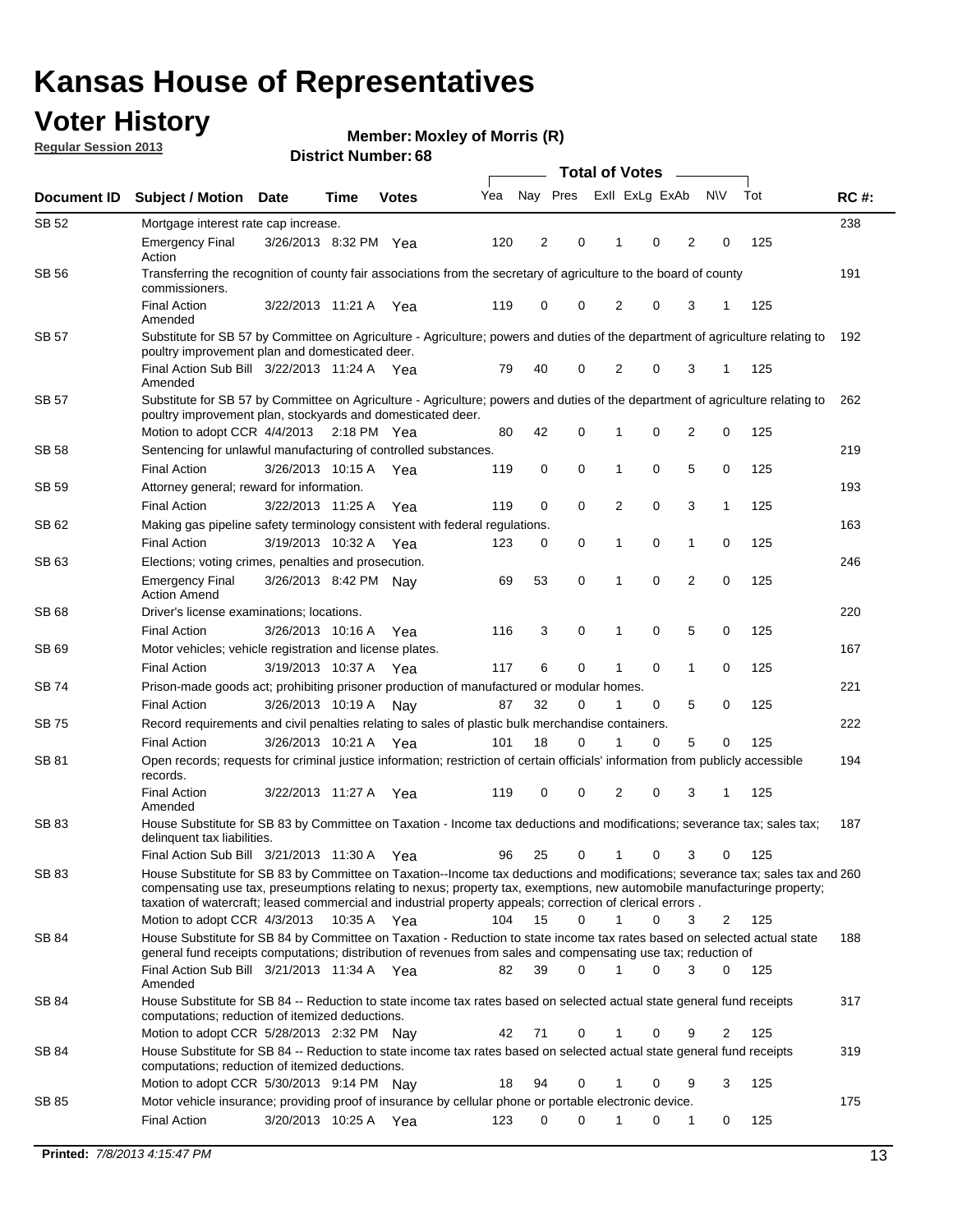### **Voter History**

**Member: Moxley of Morris (R)** 

**Regular Session 2013**

|              |                                                                                                       | <b>Total of Votes</b>                                                                          |             |              |     |                |             |  |                |                |                |              |     |             |
|--------------|-------------------------------------------------------------------------------------------------------|------------------------------------------------------------------------------------------------|-------------|--------------|-----|----------------|-------------|--|----------------|----------------|----------------|--------------|-----|-------------|
| Document ID  | <b>Subject / Motion</b>                                                                               | Date                                                                                           | <b>Time</b> | <b>Votes</b> | Yea |                | Nay Pres    |  |                | Exll ExLg ExAb |                | <b>NV</b>    | Tot | <b>RC#:</b> |
| <b>SB 88</b> | Increasing the children's advocacy center assessment fee.                                             |                                                                                                |             |              |     |                |             |  |                |                |                |              |     | 223         |
|              | <b>Final Action</b><br>Amended                                                                        | 3/26/2013 10:22 A Yea                                                                          |             |              | 118 | 1              | 0           |  | 1              | 0              | 5              | 0            | 125 |             |
| <b>SB 96</b> | Motor vehicles; counties with multiple registration facilities; additional registration fee.          |                                                                                                |             |              |     |                |             |  |                |                |                |              |     | 224         |
|              | <b>Final Action</b><br>Amended                                                                        | 3/26/2013 10:24 A                                                                              |             | Yea          | 106 | 12             | 0           |  | 1              | 0              | 5              | $\mathbf{1}$ | 125 |             |
| <b>SB 96</b> | Additional motor vehicle registration fees.                                                           |                                                                                                |             |              |     |                |             |  |                |                |                |              |     | 263         |
|              | Motion to adopt CCR 4/4/2013 2:21 PM Yea                                                              |                                                                                                |             |              | 114 | 8              | 0           |  | 1              | 0              | 2              | $\mathbf 0$  | 125 |             |
| SB 102       | Requiring the state treasurer to provide a list of daily deposits to the secretary of administration. |                                                                                                |             |              |     |                |             |  |                |                |                |              |     | 195         |
|              | <b>Final Action</b><br>Amended                                                                        | 3/22/2013 11:28 A                                                                              |             | Yea          | 119 | 0              | 0           |  | 2              | 0              | 3              | 1            | 125 |             |
| SB 102       | Enacting the second amendment protection act.                                                         |                                                                                                |             |              |     |                |             |  |                |                |                |              |     | 295         |
|              | Motion to Adopt CCR 4/5/2013 9:20 PM Yea                                                              |                                                                                                |             |              | 96  | 24             | 0           |  | 2              | 0              | 2              | $\mathbf{1}$ | 125 |             |
| SB 111       |                                                                                                       | Establishing Native American legislative day at the capitol; awarding of high school diplomas. |             |              |     |                |             |  |                |                |                |              | 245 |             |
|              | Emergency Final<br><b>Action Amend</b>                                                                | 3/26/2013 8:41 PM Yea                                                                          |             |              | 122 | 0              | $\Omega$    |  | 1              | 0              | 2              | 0            | 125 |             |
| SB 113       | Credit unions; changes in certain loan limitations.                                                   |                                                                                                |             |              |     |                |             |  |                |                |                |              |     | 234         |
|              | <b>Emergency Final</b><br>Action                                                                      | 3/26/2013 8:25 PM Yea                                                                          |             |              | 122 | 0              | 0           |  | 1              | 0              | $\overline{2}$ | 0            | 125 |             |
| SB 118       | Relating to law enforcement reporting and investigation of missing persons.                           |                                                                                                |             |              |     |                |             |  |                |                |                |              |     | 225         |
|              | <b>Final Action</b>                                                                                   | 3/26/2013 10:25 A Yea                                                                          |             |              | 119 | 0              | 0           |  | 1              | 0              | 5              | 0            | 125 |             |
| SB 120       | Enacting the Kansas farmers' market promotion act.                                                    |                                                                                                |             |              |     |                |             |  |                |                |                |              |     | 196         |
|              | <b>Final Action</b><br>Amended                                                                        | 3/22/2013 11:31 A Yea                                                                          |             |              | 68  | 51             | 0           |  | $\overline{2}$ | 0              | 3              | 1            | 125 |             |
| SB 122       | Kansas administrative procedure act; service of order or notice.                                      |                                                                                                |             |              |     |                |             |  |                |                |                |              |     | 226         |
|              | <b>Final Action</b><br>Amended                                                                        | 3/26/2013 10:26 A Yea                                                                          |             |              | 119 | 0              | 0           |  | 1              | 0              | 5              | 0            | 125 |             |
| SB 122       | Elections; unauthorized voting disclosures.                                                           |                                                                                                |             |              |     |                |             |  |                |                |                |              |     | 286         |
|              | Motion to Adopt CCR 4/5/2013                                                                          |                                                                                                | 6:23 PM Yea |              | 89  | 31             | 0           |  | 2              | 0              | 2              | 1            | 125 |             |
| SB 124       | Amending the Kansas restraint of trade act.                                                           |                                                                                                |             |              |     |                |             |  |                |                |                |              |     | 227         |
|              | <b>Final Action</b><br>Amended                                                                        | 3/26/2013 10:27 A                                                                              |             | Yea          | 116 | 2              | 1           |  | 1              | 0              | 5              | $\mathbf 0$  | 125 |             |
| SB 124       | Amending the Kansas restraint of trade act.                                                           |                                                                                                |             |              |     |                |             |  |                |                |                |              |     | 273         |
|              | Motion to Adopt CCR 4/5/2013                                                                          |                                                                                                | 11:06 A     | Yea          | 97  | 23             | 0           |  | 2              | 0              | 2              | 1            | 125 |             |
| SB 128       | Career technical education incentive program amendments.                                              |                                                                                                |             |              |     |                |             |  |                |                |                |              |     | 168         |
|              | <b>Final Action</b><br>Amended                                                                        | 3/19/2013 10:39 A                                                                              |             | Yea          | 123 | 0              | 0           |  | 1              | 0              | 1              | 0            | 125 |             |
| SB 129       | Bank commissioner; certain fees and hearing costs.                                                    |                                                                                                |             |              |     |                |             |  |                |                |                |              |     | 254         |
|              | <b>Emergency Final</b><br><b>Action Amend</b>                                                         | 3/26/2013 8:55 PM Yea                                                                          |             |              | 110 | 12             | 0           |  | 1              | 0              | 2              | 0            | 125 |             |
| SB 129       | Mortgage interest rate cap increase.                                                                  |                                                                                                |             |              |     |                |             |  |                |                |                |              |     | 272         |
|              | Motion to Adopt CCR 4/5/2013                                                                          |                                                                                                | 10:42 A Yea |              | 121 | 0              | 0           |  | 2              | 0              | 2              | 0            | 125 |             |
| SB 135       | Transferring boiler inspection duties from the department of labor to the state fire marshal.         |                                                                                                |             |              |     |                |             |  |                |                |                |              |     | 228         |
|              | <b>Final Action</b>                                                                                   | 3/26/2013 10:28 A Yea                                                                          |             |              | 114 | 5              | $\mathbf 0$ |  | 1              | 0              | 5              | 0            | 125 |             |
| SB 136       | Providing veterans designation on driver's licenses and nondriver identification cards.               |                                                                                                |             |              |     |                |             |  |                |                |                |              |     | 244         |
|              | <b>Emergency Final</b><br><b>Action Amend</b>                                                         | 3/26/2013 8:39 PM Yea                                                                          |             |              | 119 | 3              | 0           |  | 1              | 0              | 2              | 0            | 125 |             |
| SB 139       | Kansas money transmitter act.                                                                         |                                                                                                |             |              |     |                |             |  |                |                |                |              |     | 229         |
|              | <b>Final Action</b>                                                                                   | 3/26/2013 10:30 A Yea                                                                          |             |              | 117 | $\overline{1}$ | 1           |  | $\mathbf{1}$   | 0              | 5              | 0            | 125 |             |
| SB 142       | Abortion; concerning civil actions related to abortion.                                               |                                                                                                |             |              |     |                |             |  |                |                |                |              |     | 241         |
|              | <b>Emergency Final</b><br>Action                                                                      | 3/26/2013 8:36 PM Yea                                                                          |             |              | 89  | 33             | 0           |  | $\mathbf{1}$   | 0              | 2              | 0            | 125 |             |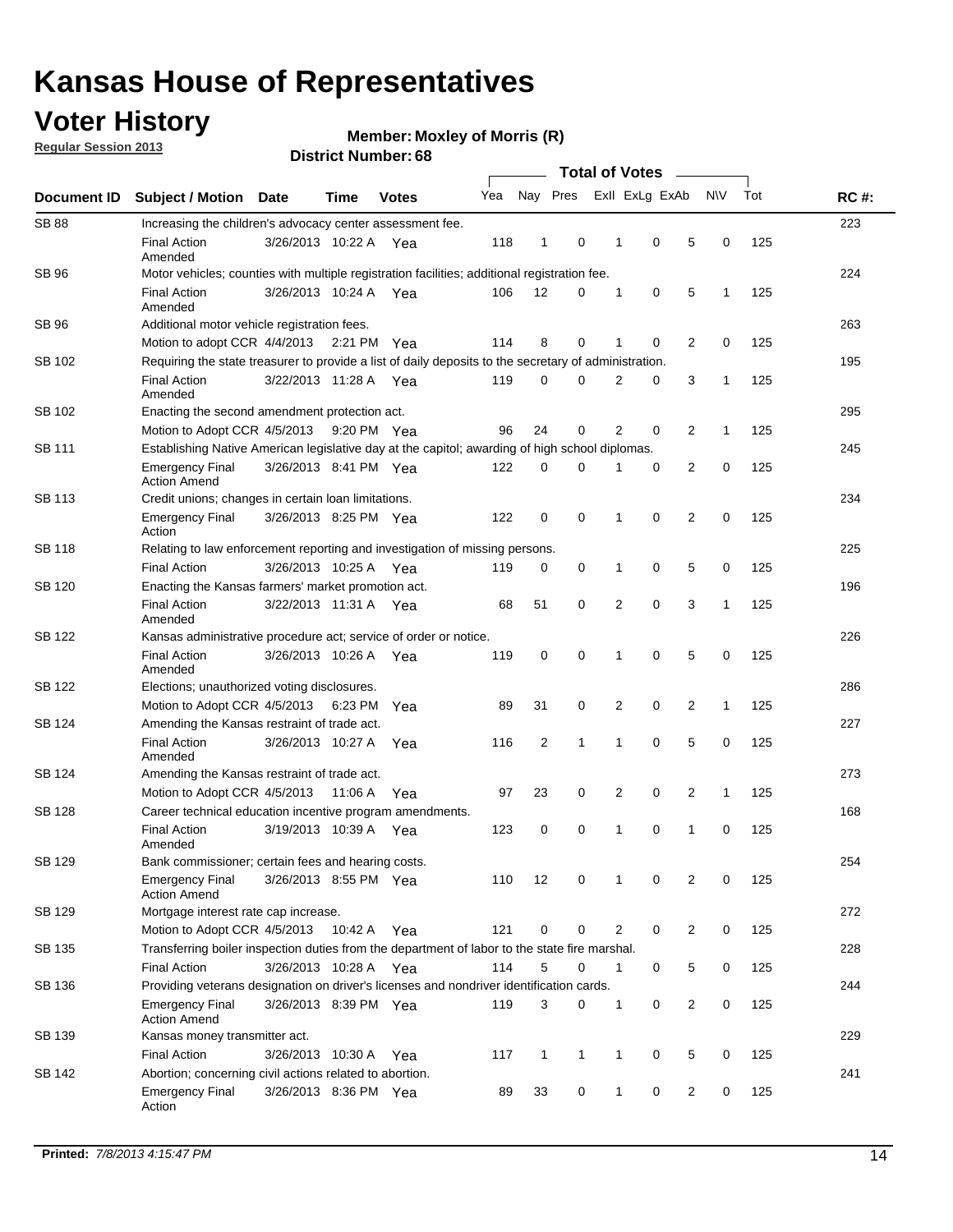### **Voter History**

**Member: Moxley of Morris (R)** 

**Regular Session 2013**

|                 |                                                                                                                                                                                                       |                                                                                                                                                                   |             |              |     |          |   | <b>Total of Votes</b><br>$\sim$ |                |                |           |     |             |  |
|-----------------|-------------------------------------------------------------------------------------------------------------------------------------------------------------------------------------------------------|-------------------------------------------------------------------------------------------------------------------------------------------------------------------|-------------|--------------|-----|----------|---|---------------------------------|----------------|----------------|-----------|-----|-------------|--|
| Document ID     | <b>Subject / Motion Date</b>                                                                                                                                                                          |                                                                                                                                                                   | Time        | <b>Votes</b> | Yea | Nay Pres |   |                                 | Exll ExLg ExAb |                | <b>NV</b> | Tot | <b>RC#:</b> |  |
| SB 149          | Drug screening for recipients of cash assistance and unemployment benefits.                                                                                                                           |                                                                                                                                                                   |             |              |     |          |   |                                 |                |                |           |     | 239         |  |
|                 | <b>Emergency Final</b><br><b>Action Amend</b>                                                                                                                                                         | 3/26/2013 8:33 PM Yea                                                                                                                                             |             |              | 106 | 16       | 0 | 1                               | 0              | 2              | 0         | 125 |             |  |
| SB 164          | Relating to the director of vehicles regulating providers of motor vehicle functions.                                                                                                                 |                                                                                                                                                                   |             |              |     |          |   |                                 |                |                |           |     | 247         |  |
|                 | <b>Emergency Final</b><br><b>Action Amend</b>                                                                                                                                                         | 3/26/2013 8:43 PM Yea                                                                                                                                             |             |              | 117 | 5        | 0 | 1                               | 0              | 2              | 0         | 125 |             |  |
| SB 164          |                                                                                                                                                                                                       | Relating to the director of vehicles regulating providers of motor vehicle functions.                                                                             |             |              |     |          |   |                                 |                |                |           |     | 268         |  |
|                 | Motion to adopt CCR 4/4/2013                                                                                                                                                                          |                                                                                                                                                                   | 5:32 PM Yea |              | 111 | 9        | 0 | 1                               | 0              | 2              | 2         | 125 |             |  |
| SB 166          |                                                                                                                                                                                                       | Insurers supervision, rehabilitation and liquidation act; derivatives.                                                                                            |             |              |     |          |   |                                 |                |                |           | 206 |             |  |
|                 | <b>Final Action</b>                                                                                                                                                                                   | 3/26/2013 9:52 AM Yea                                                                                                                                             |             |              | 119 | 0        | 0 | 1                               | 0              | 5              | 0         | 125 |             |  |
| SB 168          | Limiting nuisance actions against certain agricultural activities.                                                                                                                                    |                                                                                                                                                                   |             |              |     |          |   |                                 |                |                |           |     | 169         |  |
|                 | <b>Final Action</b><br>Amended                                                                                                                                                                        | 3/19/2013 10:40 A Yea                                                                                                                                             |             |              | 111 | 12       | 0 | 1                               | 0              | 1              | 0         | 125 |             |  |
| SB 168          | Limiting nuisance actions against certain agricultural activities.                                                                                                                                    |                                                                                                                                                                   |             |              |     |          |   |                                 |                |                |           |     | 264         |  |
|                 | Motion to adopt CCR 4/4/2013                                                                                                                                                                          |                                                                                                                                                                   | 2:30 PM Yea |              | 110 | 12       | 0 | 1                               | 0              | 2              | 0         | 125 |             |  |
| <b>SB 171</b>   | School districts; amendments to Kansas uniform financial accounting and reporting act.                                                                                                                |                                                                                                                                                                   |             |              |     |          |   |                                 |                |                |           |     | 248         |  |
|                 | <b>Emergency Final</b><br><b>Action Amend</b>                                                                                                                                                         | 3/26/2013 8:44 PM Yea                                                                                                                                             |             |              | 122 | 0        | 0 | 1                               | 0              | 2              | 0         | 125 |             |  |
| SB 171          | School districts; amendments to Kansas uniform financial accounting and reporting act.                                                                                                                |                                                                                                                                                                   |             |              |     |          |   |                                 |                |                |           | 285 |             |  |
|                 |                                                                                                                                                                                                       | Motion to Adopt CCR 4/5/2013 6:19 PM Nay<br>57<br>2<br>0<br>2<br>125<br>63<br>0<br>1                                                                              |             |              |     |          |   |                                 |                |                |           |     |             |  |
| SB 171          |                                                                                                                                                                                                       | Appropriations for FY 2013, FY 2014, FY 2015, FY 2016, FY 2017 and FY 2018 for various state agencies; capital<br>improvement projects; claims against the state. |             |              |     |          |   |                                 |                | 320            |           |     |             |  |
|                 | Motion to adopt CCR 6/1/2013 4:30 PM Nay                                                                                                                                                              |                                                                                                                                                                   |             |              | 63  | 51       | 0 | 0                               | 0              | 8              | 3         | 125 |             |  |
| SB 187          | Establishing the workers compensation and employment security boards nominating committee; administrative law judge<br>appointment; workers compensation appeals board.                               |                                                                                                                                                                   |             |              |     |          |   |                                 |                |                |           | 242 |             |  |
|                 | <b>Emergency Final</b><br><b>Action Amend</b>                                                                                                                                                         | 3/26/2013 8:37 PM Nay                                                                                                                                             |             |              | 88  | 34       | 0 | 1                               | 0              | 2              | 0         | 125 |             |  |
| SB 187          | Amending workers compensation law provisions; establishing the workers compensation and employment security boards<br>nominating committee; notice requirements; workplace health and safety program. |                                                                                                                                                                   |             |              |     |          |   |                                 |                |                |           | 274 |             |  |
|                 | Motion to Adopt CCR 4/5/2013 11:26 A Yea                                                                                                                                                              |                                                                                                                                                                   |             |              | 89  | 31       | 0 | 2                               | 0              | 3              | 0         | 125 |             |  |
| SB 199          | University of Kansas medical center; midwest center for stem cell therapy.                                                                                                                            |                                                                                                                                                                   |             |              |     |          |   |                                 |                |                |           |     | 235         |  |
|                 | <b>Emergency Final</b><br><b>Action Amend</b>                                                                                                                                                         | 3/26/2013 8:26 PM Nav                                                                                                                                             |             |              | 90  | 32       | 0 | 1                               | 0              | 2              | 0         | 125 |             |  |
| SB 199          | Health care; stem cell therapy and unused medications.                                                                                                                                                |                                                                                                                                                                   |             |              |     |          |   |                                 |                |                |           |     | 290         |  |
|                 | Motion to Adopt CCR 4/5/2013                                                                                                                                                                          |                                                                                                                                                                   | 7:52 PM Nay |              | 90  | 30       | 0 | 2                               | 0              | $\overline{2}$ | 1         | 125 |             |  |
| SB 216          | Allowing a public building commission to acquire land for a municipal university similar to what such commission is currently<br>allowed to do for any state university.                              |                                                                                                                                                                   |             |              |     |          |   |                                 |                |                |           |     | 185         |  |
|                 | <b>Final Action</b>                                                                                                                                                                                   | 3/21/2013 11:23 A Yea                                                                                                                                             |             |              | 121 | 0        | 0 | 1                               | 0              | 3              | 0         | 125 |             |  |
| SB 246          | Reconciling amendments to certain statutes.                                                                                                                                                           |                                                                                                                                                                   |             |              |     |          |   |                                 |                |                |           |     | 315         |  |
|                 | <b>Emergency Final</b><br>Action                                                                                                                                                                      | 5/23/2013 2:14 PM ExAb                                                                                                                                            |             |              | 111 | 0        | 0 | 1                               | 0              | 8              | 5         | 125 |             |  |
| <b>SCR 1604</b> | Joint rules for the Senate and House of Representatives, 2013-2014.                                                                                                                                   |                                                                                                                                                                   |             |              |     |          |   |                                 |                |                |           |     | 5           |  |
|                 | <b>Final Action</b><br>Amended                                                                                                                                                                        | 1/28/2013 11:12 A Nay                                                                                                                                             |             |              | 81  | 41       | 0 | 0                               | 0              | 3              | 0         | 125 |             |  |
| <b>SCR 1606</b> | Honoring pregnancy maintenance resource centers.                                                                                                                                                      |                                                                                                                                                                   |             |              |     |          |   |                                 |                |                |           |     | 240         |  |
|                 | Emergency Final<br>Action                                                                                                                                                                             | 3/26/2013 8:34 PM Yea                                                                                                                                             |             |              | 122 | 0        | 0 | 1                               | 0              | 2              | 0         | 125 |             |  |